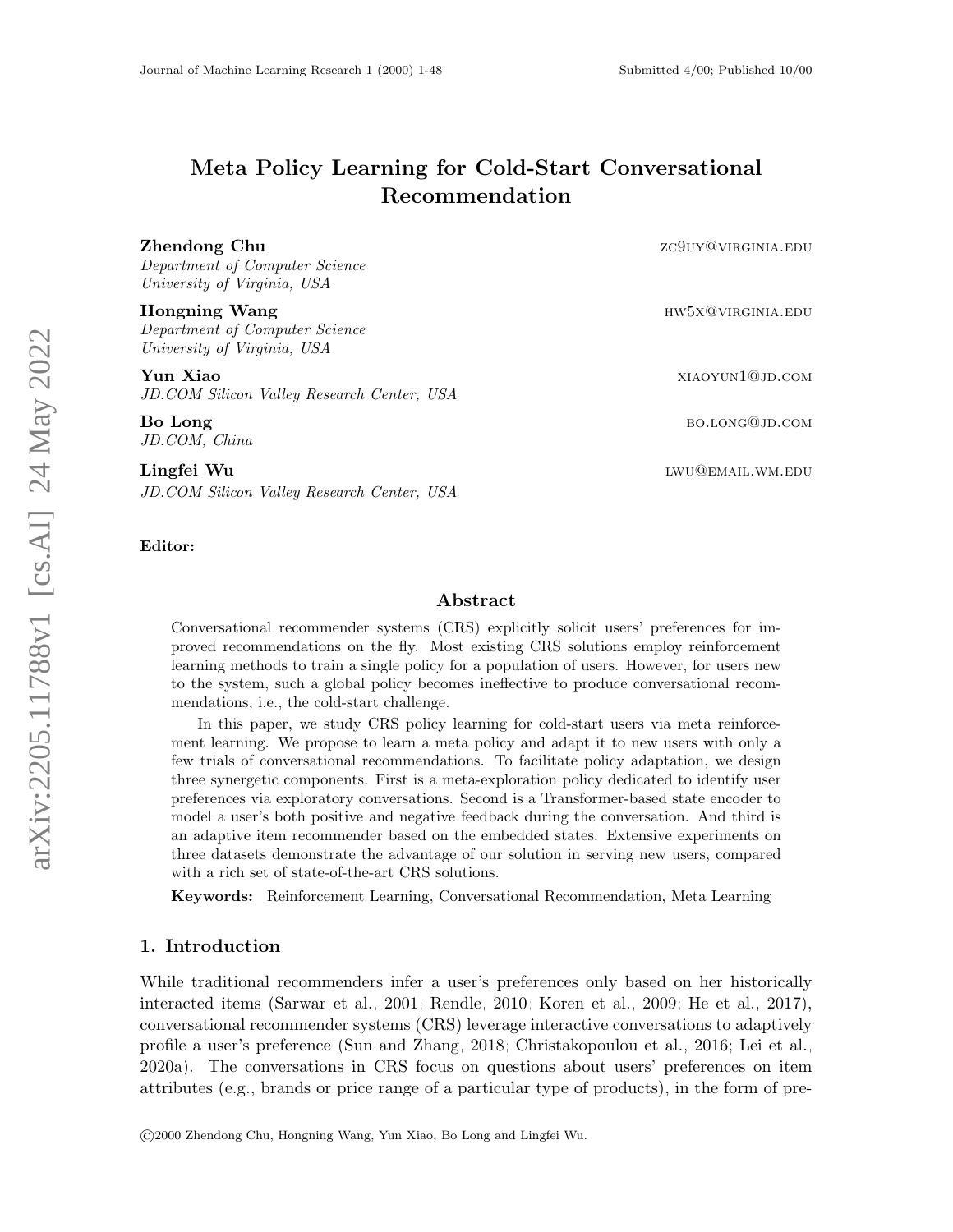defined question templates [\(Sun and Zhang, 2018;](#page-20-1) [Lei et al., 2020a;](#page-19-2) [Deng et al., 2021\)](#page-18-2) or timely synthesized natural language questions [\(Li et al., 2018;](#page-19-3) [Zhou et al., 2020\)](#page-20-2). Through a series of question answering, a profile about a user's intended item can be depicted, even when the user is new to the system [\(Christakopoulou et al., 2016\)](#page-18-1), i.e., the cold-start users, which gives CRS an edge in providing improved recommendations comparing to traditional recommendation solutions.

[Christakopoulou et al.](#page-18-1) [\(2016\)](#page-18-1) first proposed the idea of CRS. Their solution focused on deciding what item to ask for feedback, and off-the-shelf metrics, such as upper confidence bound [\(Auer, 2002\)](#page-17-0), were explored for the purpose. Following this line, reinforcement learning (RL) based methods become the mainstream solution nowadays for CRS. [Sun and](#page-20-1) [Zhang](#page-20-1) [\(2018\)](#page-20-1) built a policy network to decide whether to recommend an item, or otherwise which item attribute to ask about in each turn of a conversation. However, in these two early studies, the conversation is terminated once a recommendation is made, no matter whether the user accepts it or not. [Lei et al.](#page-19-2)  $(2020a)$  studied the multi-round conversational recommendation problem, where CRS can ask a question or recommend an item multiple times before the user accepts the recommendation (considered as a successful conversation) or quits (considered as a failed conversation). This is also the setting of our work in this paper. To better address multi-round CRS, the authors of [\(Lei et al., 2020b\)](#page-19-4) leveraged knowledge graphs to select more relevant attributes to ask across turns. [Xu et al.](#page-20-3) [\(2021\)](#page-20-3) extend [\(Lei et al., 2020a\)](#page-19-2) by revising user embeddings dynamically based on users' feedback on attributes and items. And [Deng et al.](#page-18-2) [\(2021\)](#page-18-2) unified the question selection module and the recommendation module in an RL-based CRS solution, which simplifies the training of CRS.

<span id="page-1-0"></span>

Figure 1: Example of cold-start CRS.

Although CRS is expected to address the cold-start problem in recommendation, by profiling a new user via eliciting her preference about item attributes, how to acquire the most effective feedback to profile a single user still encounters the cold-start problem. More specifically, due to the heterogeneity of different users' preferences, the same policy can hardly be optimal in finding the sequence of interactions (asking questions or making recommendations) for all users, especially for those who do not contribute to the policy training. Consider the example shown in Figure [1,](#page-1-0) a policy trained with a population of Chinese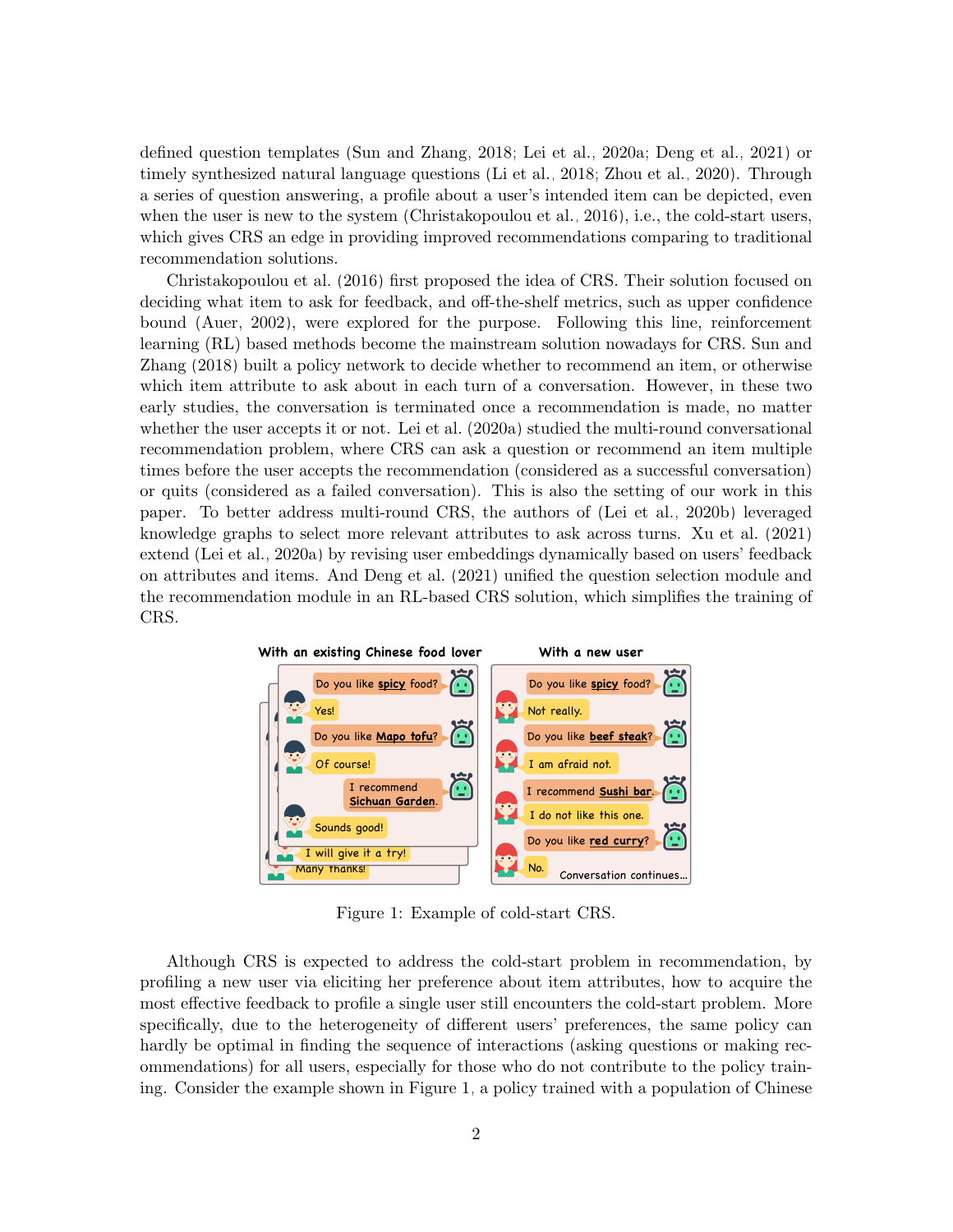food lovers cannot effectively serve new users who do not have any preferences on Chinese food. Once the interaction trajectory deviates from those often encountered during training, the effectiveness of the globally learnt CRS policy deteriorates, so does the quality of its recommendations.

We attribute this new challenge as the cold-start policy learning problem in CRS, which is completely non-trivial but unfortunately ignored in most previous CRS studies. The goal is clear, i.e., adapt the CRS policy for each new user; but there are at least three main technical barriers blocking us from the goal. Firstly, how to efficiently adapt a policy to new users? The tolerance of users about a prolonged conversation or bad recommendations is limited [\(Schnabel et al., 2018;](#page-20-4) [Li et al., 2015;](#page-19-5) [Gilotte et al., 2018\)](#page-18-3), since all users wish to get high-quality recommendations with the least effort (e.g., least conversations) (Tétard [and Collan, 2009\)](#page-20-5). Hence, one cannot expect a large number of observations for CRS policy learning in a single user. Secondly, how to effectively explore user preferences for policy adaptation? As shown in Figure [1,](#page-1-0) successfully adapting a CRS policy to a new user depends on the user's preference, which however is elicited by the policy itself. This forms a chicken-and-egg dilemma [\(Liu et al., 2021\)](#page-19-6) and adds another layer of consideration when acquiring user feedback: before identifying what item the user is looking for in a conversation, one first needs to figure out what policy best suits for the inquiry. Thirdly, how to decouple the adaptation of the conversation component and recommendation component in a CRS policy? The conversation component in a CRS policy is to profile a user by actively eliciting her feedback, while the recommendation component is to identify the most relevant recommendations based on the profile. Adaptation in both components is needed for new users, but the strategy for adapting them could be different.

In this paper, we focus on CRS policy learning for cold-start users and address it via meta reinforcement learning [\(Liu et al., 2021;](#page-19-6) [Humplik et al., 2019;](#page-18-4) [Wang et al., 2016\)](#page-20-6). We propose to learn a meta policy for CRS from a population of users and adapt it to new users with only a few trials of conversational recommendations. We named the proposed solution as **MetaCRS**. In this solution, the meta policy can be viewed as a starting point close to every single user's personalized policy. It thus builds the basis for efficient policy adaptation with only a handful of observations in each new user. To acquire the most informative feedback for policy adaptation, we design a meta-exploration policy to identify user preferences via conversations. And to precisely model user feedback collected from conversations, we propose a Transformer-based [\(Vaswani et al., 2017\)](#page-20-7) state encoder to integrate both positive and negative feedback on the mentioned attributes and recommended items. And based on this state representation, we explicitly adapt the recommendation component to quickly improve recommendation quality.

To evaluate the effectiveness of the proposed model, we compared MetaCRS with several state-of-the-art baselines for CRS on three public datasets. The results strongly demonstrated the advantage of our solution in making satisfactory recommendations to new users in CRS. We also conducted extensive ablation analysis on each proposed component to inspect its contribution on the improved performance: 1) the meta-exploration policy provides good user preference information for fast policy adaptation; and 2) the adapted recommendation component makes better recommendations by cooperating with the adapted conversation component.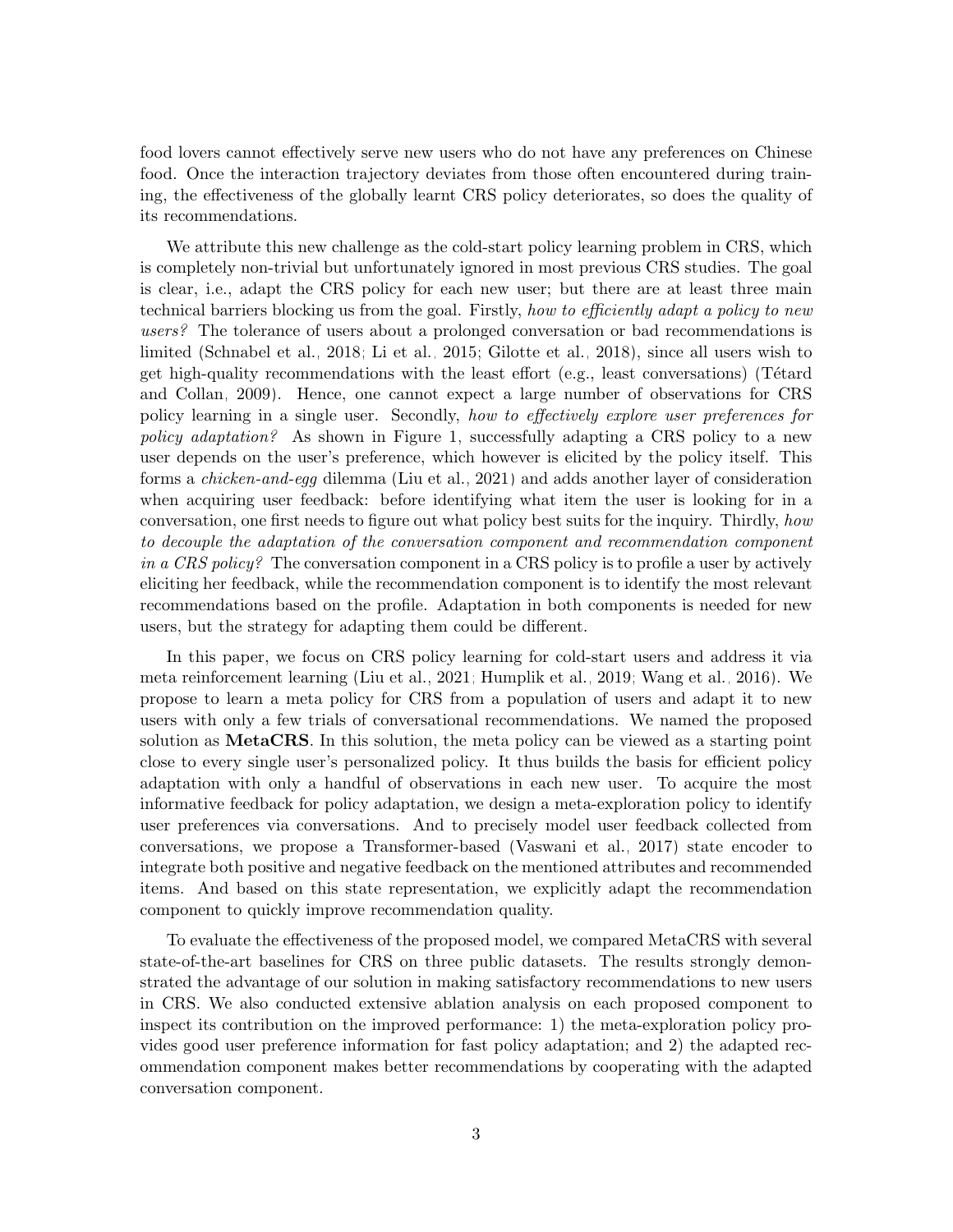# 2. Related works

Conversational recommender systems (CRS). CRS take advantage of conversations with users to elicit their preferences in real time for improved recommendations. The main research effort in CRS focuses on addressing the explore-exploit trade-off in collecting user feedback. The first attempt was made by [Christakopoulou et al.](#page-18-1) [\(2016\)](#page-18-1), where the authors employed multi-armed bandit models to acquire users' feedback on individual items. A follow-up study set an additional bandit model to select attributes to collect user feedback and employed a manually crafted function to decide when to ask questions about attributes or make recommendations [\(Zhang et al., 2020\)](#page-20-8). To automatically identify the time of questions, [Li et al.](#page-19-7) [\(2021\)](#page-19-7) unified attributes and items in the same arm space and let a bandit algorithm determine when to do what.

Earlier CRS solutions based on bandit algorithms are often restricted to linear models, which limit the solutions' power in capturing users' diverse preferences in recommendations. Most recently, the dominating CRS solutions leverage deep reinforcement learning algorithms [\(Arulkumaran et al., 2017;](#page-17-1) [Mnih et al., 2015\)](#page-19-8) to unleash the power of CRS. [Li](#page-19-3) [et al.](#page-19-3) [\(2018\)](#page-19-3) first introduced a deep RL solution to adaptively decide when to make a recommendation or otherwise what specific question to ask in each round of conversation. [Lei](#page-19-2) [et al.](#page-19-2) [\(2020a,](#page-19-2)[b\)](#page-19-4) extended the single-round CRS to the multi-round setting, where multiple questions and recommendations can be made in one conversation until the user accepts the recommendation or quits the conversation. [Xu et al.](#page-20-3) [\(2021\)](#page-20-3) proposed a gating mechanism to include both positive and negative user feedback for better dynamic preference modeling. [Deng et al.](#page-18-2) [\(2021\)](#page-18-2) unified the question selection module and the recommender in an RL agent. Two heuristics for attribute and item pre-selection were proposed to simplify the RL agent design. In addition to using pre-defined response templates, there are also solutions leveraging neural language models to synthesize natural language responses to make the conversation more innate [\(Li et al., 2018;](#page-19-3) [Chen et al., 2019;](#page-18-5) [Zhou et al., 2020\)](#page-20-2).

All the aforementioned CRS solutions learn a global policy for all users. Even when the policy can be personalized in some of these solutions, such personalization heavily depends on a user's historical conversations or recommendation history (e.g., learning a user embedding from history as the policy's input) [\(Lei et al., 2020a;](#page-19-2) [Deng et al., 2021;](#page-18-2) [Xu](#page-20-3) [et al., 2021\)](#page-20-3). Such a solution becomes sub-optimal for cold-start users who do not have historical data. As we pointed out earlier, inefficient elicitation of user preference in new users leads to ineffective recommendations, which diminishes the value of CRS for cold-start users, even though it is the main motivation for CRS at the first place.

Meta learning for recommendation. Meta learning [\(Finn et al., 2017\)](#page-18-6) has been widely used to solve the cold-start problem in recommender systems. [Vartak et al.](#page-20-9) [\(2017\)](#page-20-9) studied the item cold-start problem (i.e., how to recommend new items to users). They proposed two adaptation approaches. One learns a linear classifier whose weights are determined by the items represented to the user before and adapts the classifiers' weights for each user. Another one learns user-specific item representations and adapts the bias terms in a neural network recommender for the purpose. [Lee et al.](#page-19-9) [\(2019\)](#page-19-9) separated the representation layer and decision-making layer in a neural recommendation model, and executed local adaptation on the decision-making layer for each new user. [Lu et al.](#page-19-10) [\(2020\)](#page-19-10) enhanced meta learning with heterogeneous information network, which provides rich semantics for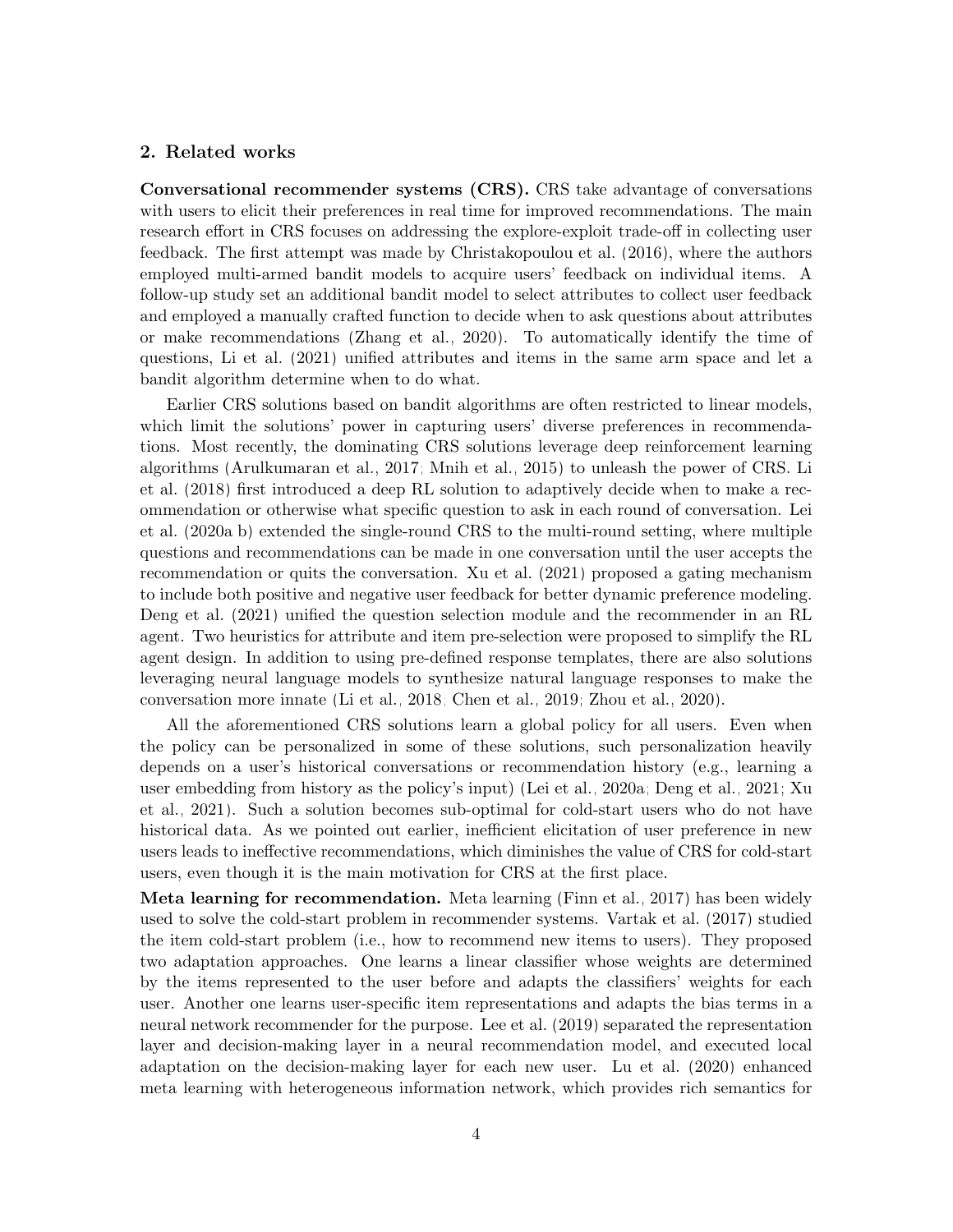fast model adaptation. [Wei et al.](#page-20-10) [\(2020\)](#page-20-10) extended collaborative filtering for meta learning, which handles new users with a few interactions. They design a dynamic sub-graph sampling method to mimic the dynamic arrival of new users when constructing the training tasks for each user. [Zou et al.](#page-21-0) [\(2020\)](#page-21-0) focused on interactive item recommendation, where the meta model is optimized by maximizing the cumulative rewards in each user. [Kim et al.](#page-18-7) [\(2022\)](#page-18-7) deployed meta learning to online update of recommender systems, where the meta learning rates are adaptively tuned on a per parameter and instance basis.

# 3. Preliminary

In this section, we first formulate the problem of multi-round CRS as a reinforcement learning problem, and then illustrate the concept of meta reinforcement learning and how we use it to address the cold-start challenge in CRS.

#### <span id="page-4-0"></span>3.1 Problem Definition

In this work, we study the problem of multi-round conversational recommendation [\(Lei](#page-19-2) [et al., 2020a\)](#page-19-2), where CRS can ask questions or make recommendations multiple times before the user accepts the recommendation or quits the conversation. Similar to traditional recommender systems, CRS face a set of users  $\mathcal U$  and a set of items  $\mathcal V$ ; and we denote a specific user as u and a specific item as v. Each item v is associated with a set of pre-defined attributes  $\mathcal{P}_v$ . Attributes describe basic properties of items, such as movie genres in movie recommendations and authors in book recommendations.

We formulate the CRS problem by a Markov decision process (MDP) [\(Deng et al., 2021;](#page-18-2) [Lei et al., 2020b\)](#page-19-4), which can be fully described by a tuple  $(S, \mathcal{A}, \mathcal{T}, \mathcal{R})$ . S denotes the state space, which summarizes the conversation between the system and user so far.  $A$  denotes the action space for the system, which includes recommending a particular item or asking a specific attribute for feedback.  $\mathcal{T}: \mathcal{S} \times \mathcal{A} \rightarrow \mathcal{S}$  is the state transition function, and  $\mathcal{R}: \mathcal{S} \times \mathcal{A} \rightarrow [-R_{max}, R_{max}]$  is a bounded reward function suggesting a user's feedback on the system's actions. As we focus on meta policy learning for CRS in this work, how to best define reward is not our objective. We follow the reward function defined in [\(Lei et al.,](#page-19-2) [2020a](#page-19-2)[,b;](#page-19-4) [Deng et al., 2021\)](#page-18-2) to make our results comparable to previously reported results; but our solution framework is agnostic to any specific reward definitions. In particular, we include the following rewards: (1)  $r_{\text{rec\_suc}}$ , a large positive reward when the recommended item is accepted; (2)  $r_{\text{rec\_fail}}$ , a negative reward when the recommended item is rejected; (3)  $r_{\text{ask\_suc}}$ , a positive reward when the inquired attribute is confirmed by the user; (4)  $r_{\text{ask\_fail}}$ , a negative reward when the inquired attribute is dismissed by the user; (5)  $r_{\text{quit}}$ , a large negative reward when the user quits the conversation without a successful recommendation.

With this formulation, a conversation in CRS can be represented as  $d = \{(a_1, r_1), ... (a_T, r_T)\}\,$ where  $T$  is the maximum number of allowed turns. A conversation (or an episode in the language of RL, we will use them exchangeablely) will terminate when (1) the user accepts the recommended item; or (2) the agent runs out of maximum allowed turns. At each time step t, the CRS agent, which can be fully described by a policy  $\pi(a_t|s_t)$ , selects an action  $a_t$  based on the current state  $s_t$ . The training objective of a CRS policy is to maximize the expected cumulative rewards over the set of observed episodes  $D$ , which can be described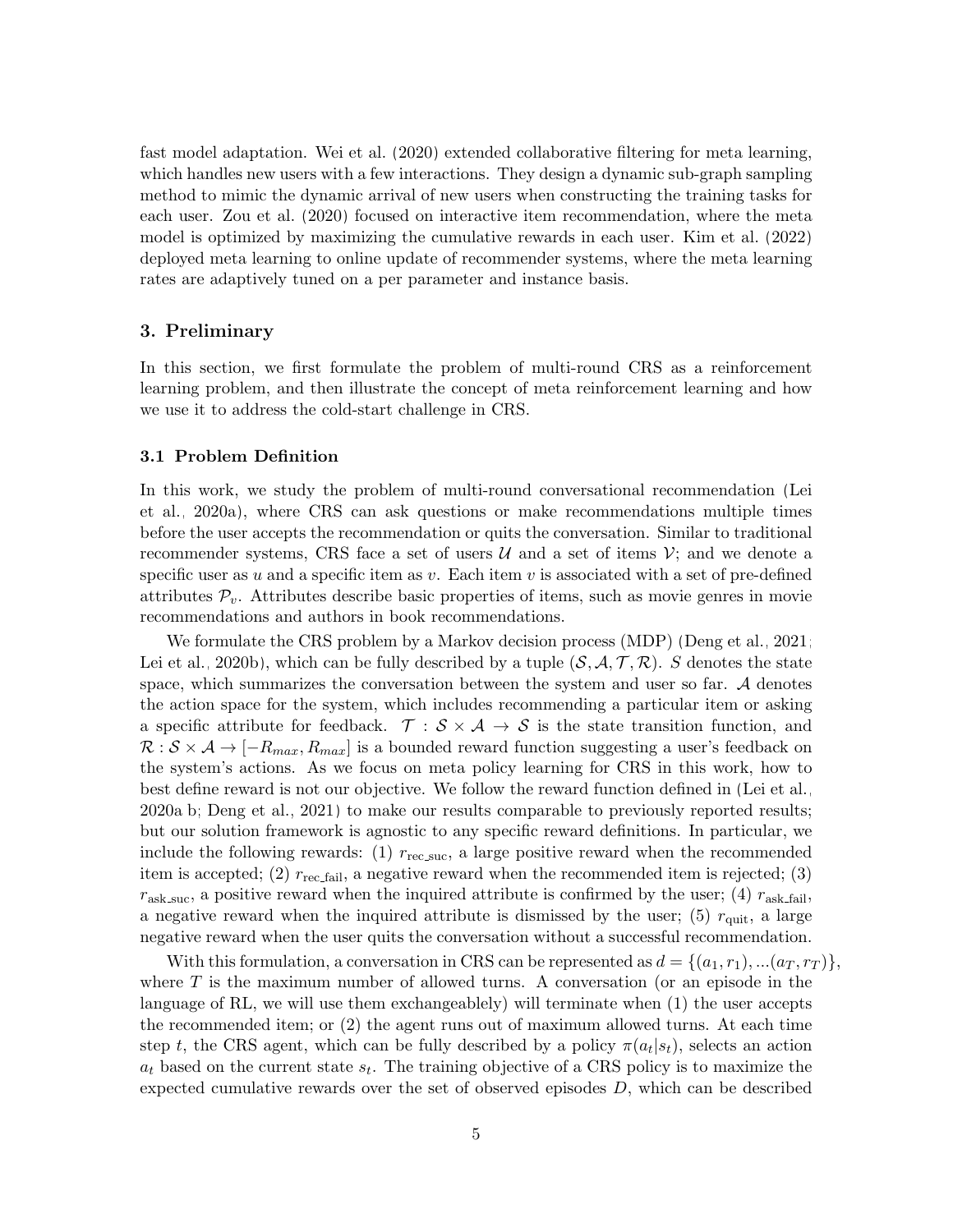by the following loss,

$$
\mathcal{L}(\pi) = - \mathop{\mathbb{E}}_{d \sim P(D)} \left[ \sum_{t=0}^{T} R_t \right],
$$

where  $R_t = \sum_{t'=t}^{T} \gamma^{T-t'} r(a_t)$  is the accumulated reward from turn t to the final turn T, and  $\gamma \in [0, 1]$  is a discount factor to emphasize rewards collected in a near term.

#### 3.2 Meta Reinforcement Learning for CRS

Instead of learning a single global policy  $\pi$ , we propose to learn personalized policy  $\pi_u$  for each user u (new or existing) to address the cold-start challenge for CRS. The fundamental reason that almost all previous works [\(Lei et al., 2020a](#page-19-2)[,b;](#page-19-4) [Deng et al., 2021\)](#page-18-2) focused on global policy learning is that they (implicitly) assumed users know all attributes of their desired items and share the same responses over those attributes; in other words, user feedback is fully determined by the item. This assumption is unrealistically strong and naive, since different users can describe the same item very differently, because of their distinct knowledge and preferences about item attributes. For example, some users choose a mobile phone for its appearance while others choose it because of its brand. As a result, a global policy can hardly be optimal for every single user, especially the new users whose preferences are not observed during global policy training. In this work, we impose a weaker and more realistic assumption about users' decision making by allowing user-specific feedback  $\mathcal{R}_{\mathcal{U}}$ , which calls for personalized policies. Therefore, a personalized policy for user u should minimize,

<span id="page-5-0"></span>
$$
\mathcal{L}_u(\pi) = -\underset{d \sim P(\mathcal{D}_u)}{\mathbb{E}} \left[ \sum_{t=0}^T R_u(a_t) \right],\tag{1}
$$

where  $\mathcal{D}_u$  is a collection of conversations from user u and  $R_u(a_t) = \sum_{t'=t}^T \gamma^{T-t'} r_u(a_{t'})$ . To find the best personalized policy  $\pi_u$  (parameterized by  $\theta_u$ ) for each new user u, instead of learning from scratch every time, we choose to learn a meta policy parameterized by  $\theta$ and use it as a starting point to look for  $\theta_u$ . Following the convention of meta learning, we assume a small set of conversations  $\mathcal{D}_{u}^{s}$  (i.e., the support set) for policy adaptation and another small set  $\mathcal{D}_{u}^{q}$  (i.e., the query set) for policy evaluation. Hence, the size of support set  $\mathcal{D}_{u}^{s}$  in each user u denotes the conversation budget we have to find  $\theta_{u}$  when serving a single user. Given limited tolerance of an ordinary user to prolonged conversations, a performing solution should find the optimal  $\theta_u$  with the size of  $\mathcal{D}_u^s$  as small as possible.

# 4. Methodology

In this section, we describe the design of MetaCRS in detail. We first introduce our two-stage meta policy learning framework designed for cold-start CRS. To assist policy learning, we develop a Transformer-based state encoder, which aims to rapidly capture a user's preference from her both positive and negative feedback in a conversation. This state representation also facilitates fast adaptation of the recommendation component in each user. Figure [2](#page-6-0) shows the overview of MetaCRS.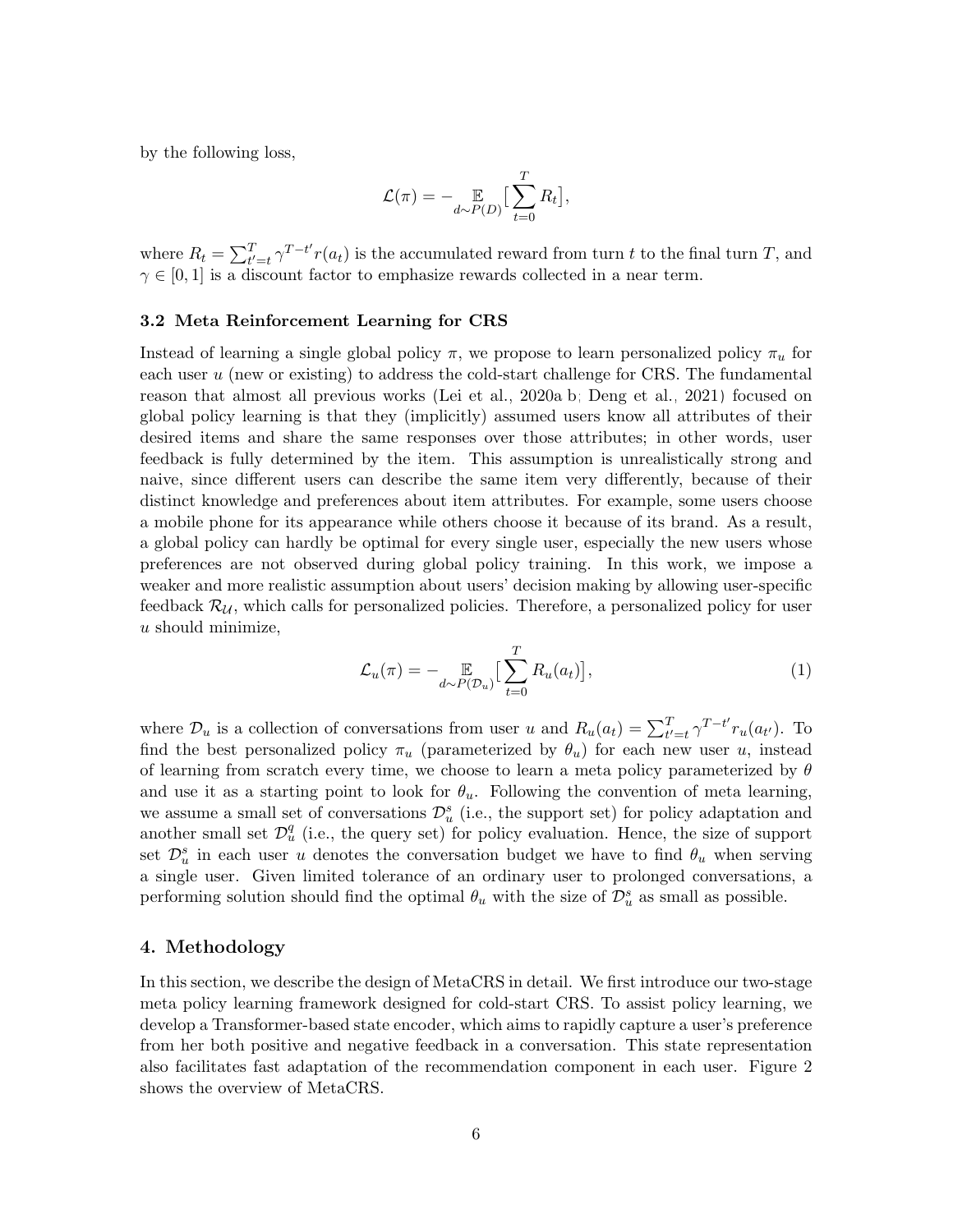<span id="page-6-0"></span>

Figure 2: The workflow of MetaCRS training. Each user's support set is separated into the exploration stage and conversational recommendation stage. The last hidden state from the previous episode is passed to the next episode as its initial state throughout the course of MetaCRS in each user.

# 4.1 Two-stage Meta Policy Learning for CRS

Motivated by the seminal work Model-Agnostic Meta-Learning (MAML) [\(Finn et al., 2017\)](#page-18-6), we propose to first learn a meta CRS policy from a population of users; and then for each individual user, we adapt the meta policy to a user-specific policy with only a few trails of conversational recommendations with the user. We obtain the meta policy by maximizing the policy adaptation performance in a given set of training users. Specifically, in each user u, we perform policy adaptation on her support set  $\mathcal{D}_u^s$ , where  $\theta_u$  is initialized with  $\theta$  and then updated by optimizing Eq.[\(1\)](#page-5-0) via gradient descent. The gradient for Eq.(1) is computed by the REINFORCE [\(Williams, 1992\)](#page-20-11) algorithm based on the collected rewards in a conversation,

<span id="page-6-1"></span>
$$
\nabla_{\theta_u} \mathcal{L}_u(\pi_{\theta_u}) = -\mathbb{E}\Big[\sum_{t=0}^T R_u(a_t) \nabla_{\theta_u} \log \pi_{\theta_u}(a_t|s_t)\Big].\tag{2}
$$

The gradient of the meta policy with respect to  $\theta$  (i.e.,  $\nabla_{\theta} \mathcal{L}_{u}(\theta_{u})$ ) is computed in the same way as Eq.[\(2\)](#page-6-1), but on the corresponding query set  $\mathcal{D}_u^q$ . In this way, the meta policy is optimized for generalization, akin to cross-validation. Note that to exactly compute the gradient for  $\theta$ , we need to take a higher-order derivative in  $\nabla_{\theta_u} \mathcal{L}_u(\theta_u)$  with respect to  $\theta$ on the support set as well, since  $\theta_u$  is a function of  $\theta$ . In this work, we followed the the first-order approximation methods proposed in [\(Finn et al., 2017;](#page-18-6) [Nichol et al., 2018\)](#page-19-11) to simplify the gradient computation.

In meta-learning for supervised learning tasks, e.g., image classification [\(Finn et al.,](#page-18-6) [2017;](#page-18-6) [Nichol et al., 2018;](#page-19-11) [Vuorio et al., 2019\)](#page-20-12), the support set and query set are predefined and therefore not determined by the learnt models. Therefore, gradient-based optimization alone is sufficient for meta model learning and adaptation. But in our problem, what we will observe in  $\mathcal{D}_u^s$  and  $\mathcal{D}_u^q$  are completely determined by the employed policy  $\pi_{\theta_u}$ , which however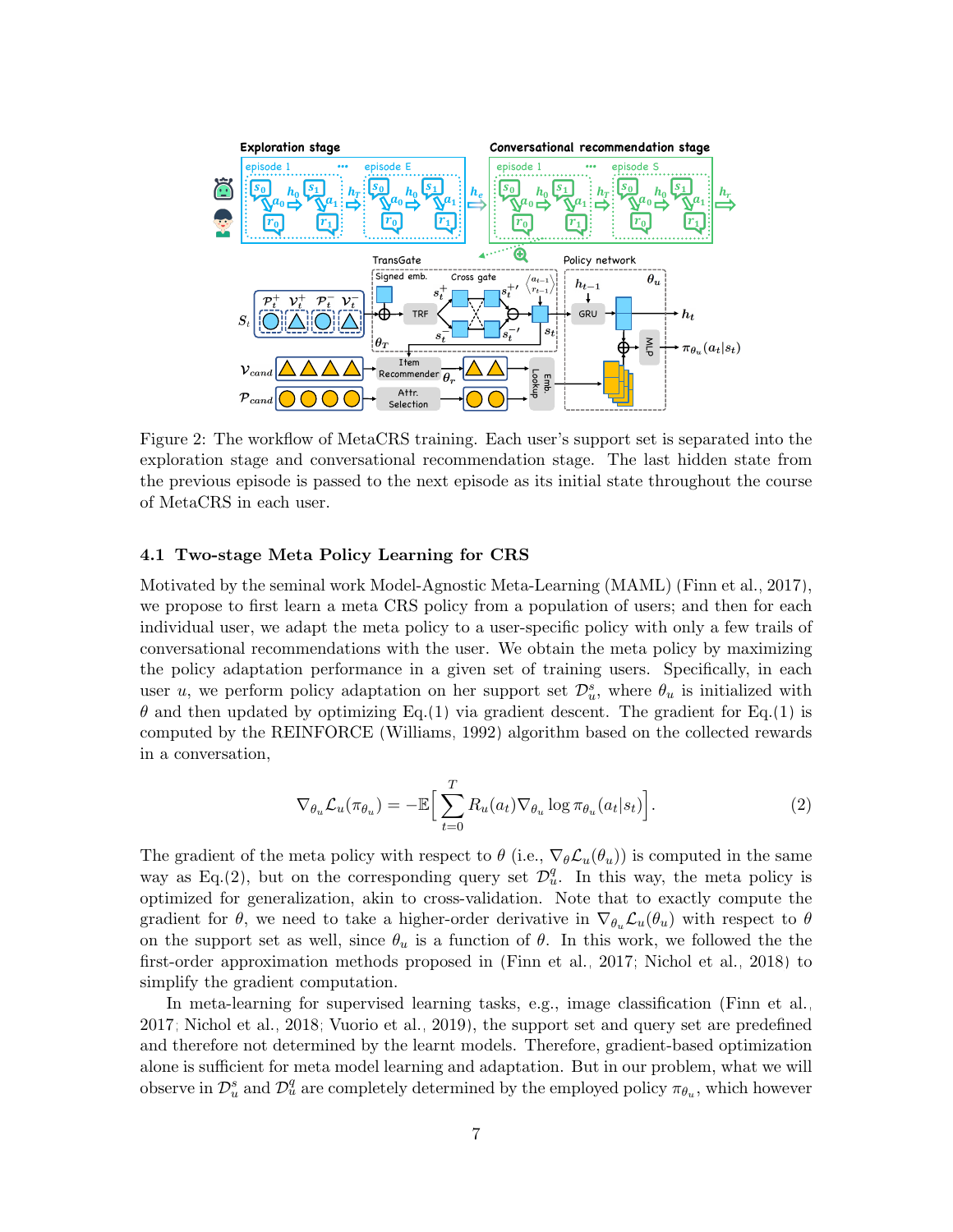is supposed to be estimated from  $\mathcal{D}_u^s$  and  $\mathcal{D}_u^q$ . This causes the so-called *chicken-and-egg* dilemma [\(Liu et al., 2021\)](#page-19-6) for meta policy learning which we discussed in the introduction, and calls for additional treatments beyond gradient-based policy optimization.

Potential bias in the currently learnt policy prevents it from being effective in acquiring the most informative feedback for meta policy learning and adaptation. Hence, we propose to separate the policy adaptation procedure in each user into an exploration stage and a conversational recommendation stage, and design their corresponding policies. To avoid ambiguity, we refer to the policy for exploration stage as the meta-exploration policy (denoted as  $\pi_{\theta_e}$ ), and the policy for conversational recommendation stage as the CRS policy (denoted as  $\pi_{\theta_u}$ ). This is similar to the explore-then-commit strategy [\(Garivier et al., 2016;](#page-18-8) Lattimore and Szepesvári, 2020) in bandit literature. But note that our meta-exploration policy is not personalized, as its sole goal is to quickly identify what kind of user the system is interacting with. Hence, we choose to estimate it from the whole set of training users. In particular, we reserve the first few episodes in each user's support set for our exploration stage, denoted as exploration set  $\mathcal{D}_u^e$ . The size of  $\mathcal{D}_u^e$  is a hyper-parameter to be tuned for different CRS applications. Observations in  $\mathcal{D}_{u}^{e}$  will only be used to estimate the meta-exploration policy  $\pi_{\theta_e}$ .

In MetaCRS, the meta-exploration policy  $\pi_{\theta_e}$ , meta CRS policy  $\pi_{\theta}$  and personalized CRS policies  $\{\pi_{\theta_u}\}_{u \in \mathcal{U}}$  are realized by the same RNN-based policy network architecture [\(Hopfield, 1982;](#page-18-9) [Duan et al., 2016;](#page-18-10) [Wang et al., 2016\)](#page-20-6) with Gated Recurrent Units (GRUs) [\(Bahdanau et al., 2014;](#page-17-2) [Duan et al., 2016\)](#page-18-10), but we estimate different parameters for them respectively. To avoid ambiguity, we will use the learning of meta-exploration policy  $\pi_{\theta_e}$  as an illustrating example; and the same procedure applies to the learning of other policies.

Specifically, at the t-th turn of an episode, we observe a new state and encode it using a state encoder. We leave the discussion about our state encoding in Section [4.2.](#page-8-0) The encoded state  $s_t$  is provided as input to the policy network. The output  $h_t$  of the GRU is fed to a fully connected layer followed by a softmax function to produce the action distribution for  $\pi_{\theta_e}(a_t|s_t)$ . In each user, by the end of each episode, the GRU's last output hidden state  $h_T$ <sup>[1](#page-7-0)</sup> is passed to the user's next episode as its initial state, such that this user's conversation history with the system can be continuously used to jump start her next conversation. Enabled by this design, information collected from the exploration stage (denoted as  $h_e$ ) is passed over to the conversational recommendation stage to profile who the user is, and then from the conversational recommendation stage (denoted as  $h_r$ ) to the query set to suggest what the user's preference could be. This sequential process is depicted in Figure [2.](#page-6-0)

The policy networks for  $\pi_{\theta}$  and  $\{\pi_{\theta_u}\}_{u \in \mathcal{U}}$  are trained via the meta learning procedure described at the beginning of this section, on top of the rewards defined in Section [3.1.](#page-4-0) But the meta-exploration policy  $\pi_{\theta_e}$  is trained with a specially designed reward function, as its sole purpose is to identify what kind of user the system is serving. Inspired by [\(Liu et al.,](#page-19-6) [2021;](#page-19-6) [Kamienny et al., 2020;](#page-18-11) [Humplik et al., 2019\)](#page-18-4), we adopt pre-trained user embeddings  ${e_u}_{u \in \mathcal{U}}$  obtained on users with historical observations (i.e., training users) to design the exploration reward,

<span id="page-7-1"></span>
$$
r_e(s_t) = \log P(e_u|s_t) - \log P(e_u|s_{t-1}),
$$
\n(3)

<span id="page-7-0"></span><sup>1.</sup> If the conversation ends before the maximum turn,  $h_T$  stands for the latent state at the successful recommendation.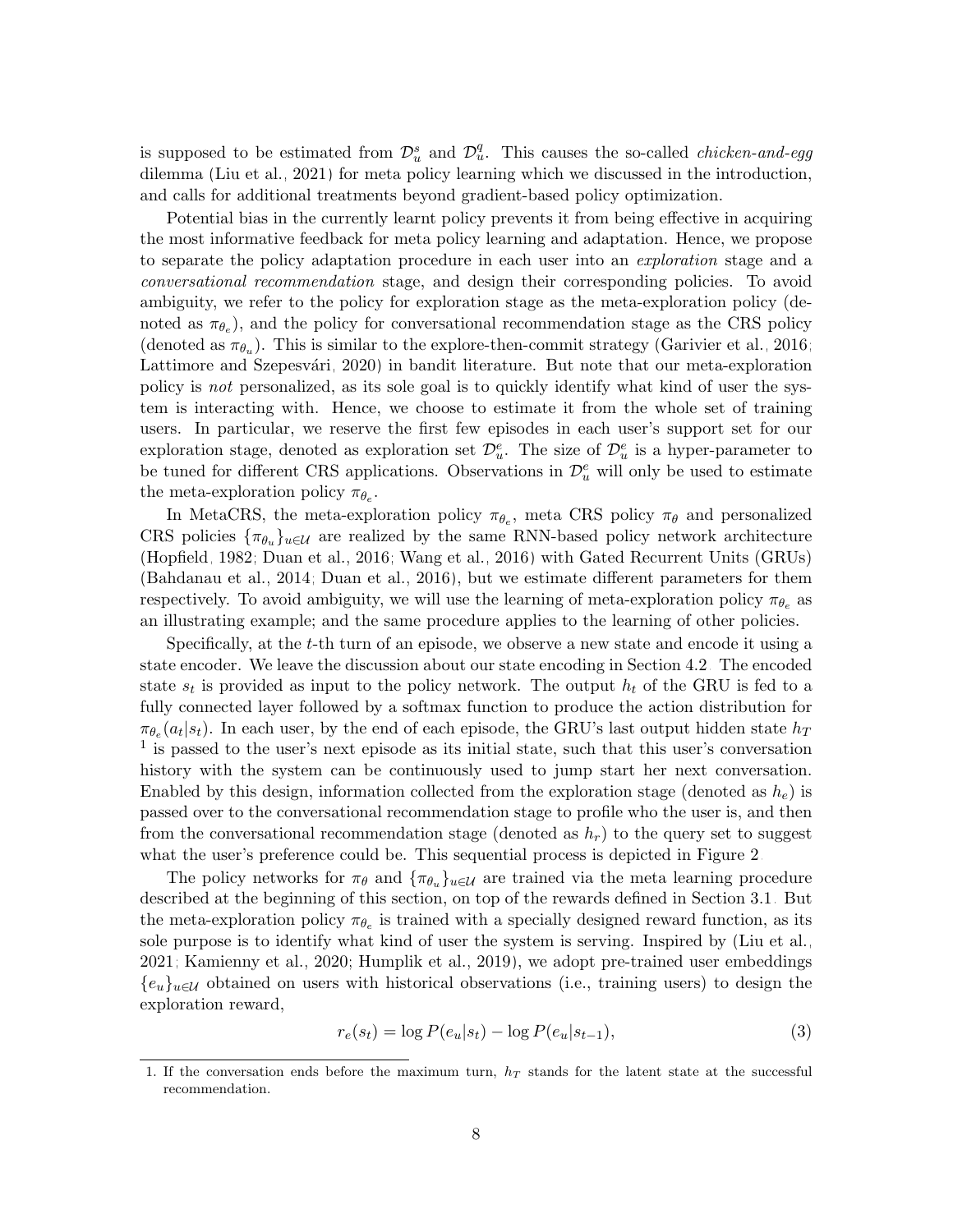where  $P(e_u|s_t) = \frac{\exp(h_t^\top e_u)}{\sum_{v \in \mathcal{V}} \exp(h_v^\top)}$  $\frac{\exp(n_t - e_u)}{\sum_{u \in \mathcal{U}} \exp(h_t^{\top} e_u)}$ . Note here we use the GRU's output hidden state  $h_t$  to predict the user embedding, just as how we use it to compute the action distribution in the policies. Specifically, we obtain  $\{e_u\}_{u\in\mathcal{U}}$  from a Factorization Machine model [\(Lei et al.,](#page-19-2) [2020a\)](#page-19-2) trained on observed user-item interactions in training users. More details about this user embedding learning can be found in Section [5.1.](#page-11-0) The insight behind our exploration reward design is that we promote the actions that help us identify a specific user during the exploration stage. Following the suggestion from [\(Liu et al., 2021;](#page-19-6) [Kamienny et al.,](#page-18-11) [2020;](#page-18-11) [Humplik et al., 2019\)](#page-18-4), we also add a cross entropy loss on the meta-exploration policy network's latent state  $h_t$  to regularize the estimation of  $\theta_e$ ,

$$
\mathcal{L}_e(\pi_{\theta_e}) = -\mathbb{E}\Big[\sum_{t=0}^T R_e(s_t) + \sum_{t=0}^T \log P(e_u|h_t)\Big],\tag{4}
$$

where  $R_e(s_t)$  is the accumulated discounted reward based on Eq.[\(3\)](#page-7-1) from turn t. The gradient of the first term is also computed by the REINFORCE algorithm.

#### <span id="page-8-0"></span>4.2 TransGate State Encoder

Previous CRS solutions seldom directly encode negative feedback (i.e., the rejected attributes and items) into states [\(Deng et al., 2021;](#page-18-2) [Lei et al., 2020a\)](#page-19-2). But for cold-start CRS, especially in the early stage of policy adaptation, it is more likely to collect negative feedback. Ineffective modeling of negative feedback will slow down policy adaption. Moreover, positive and negative feedback posits distinct information about users' preference, and thus calls for different treatments. In MetaCRS, we employ a Transformer to encode the complicated relations among positive and negative feedback in an ongoing conversation into a state, with a cross gate mechanism to differentiate the impact from positive and negative feedback. We name this state encoder as TransGate.

At turn  $t$ , we can accumulate four kinds of feedback from a user in this conversation: (1)  $\mathcal{P}_t^+$ , attributes confirmed by the user; (2)  $\mathcal{V}_t^+$ , candidate items satisfying all accepted attributes; (3)  $\mathcal{P}_t^-$ , attributes dismissed by the user; (4)  $\mathcal{V}_t^-$ , items rejected by the user. Collectively, we denote  $S_t = \{P_t^+, V_t^+, P_t^-, V_t^-\}$ . We first map elements in  $S_t$  into vectors with an embedding layer:  $\{e_p^+|p \in \mathcal{P}_t^+\}$ ,  $\{e_v^+|v \in \mathcal{V}_t^+\}$ ,  $\{e_p^-|p \in \mathcal{P}_t^-\}$  and  $\{e_v^-|v \in \mathcal{V}_t^-\}$ , where attribute and item embeddings are pre-trained with training users' historical observations. Candidate items and rejected items are aggregated separately to reduce the sequence length,

$$
e_{\mathcal{V}}^+=\frac{1}{|\mathcal{V}_t^+|}\sum_{v\in \mathcal{V}_t^+}e_v^+,\; e_{\mathcal{V}}^-=\frac{1}{|\mathcal{V}_t^-|}\sum_{v\in \mathcal{V}_t^-}e_v^-.
$$

In the original Transformer [\(Vaswani et al., 2017\)](#page-20-7), elements are encoded with position embeddings. But in our case, the order among the elements is not important, but encoding the sign of user feedback (i.e., accepted or rejected) is critical. Inspired by position embeddings, we propose to encode user feedback into signed embeddings  $\{e^+, e^-\}$ . We add  $e^+$  to positive elements and  $e^-$  to negative elements in  $S_t$ . We consider candidate items as positive. Then, we feed the obtained embeddings into  $L$  Transformer layers. For simplicity, we remain the notations of transformed embeddings unchanged. We then aggregate the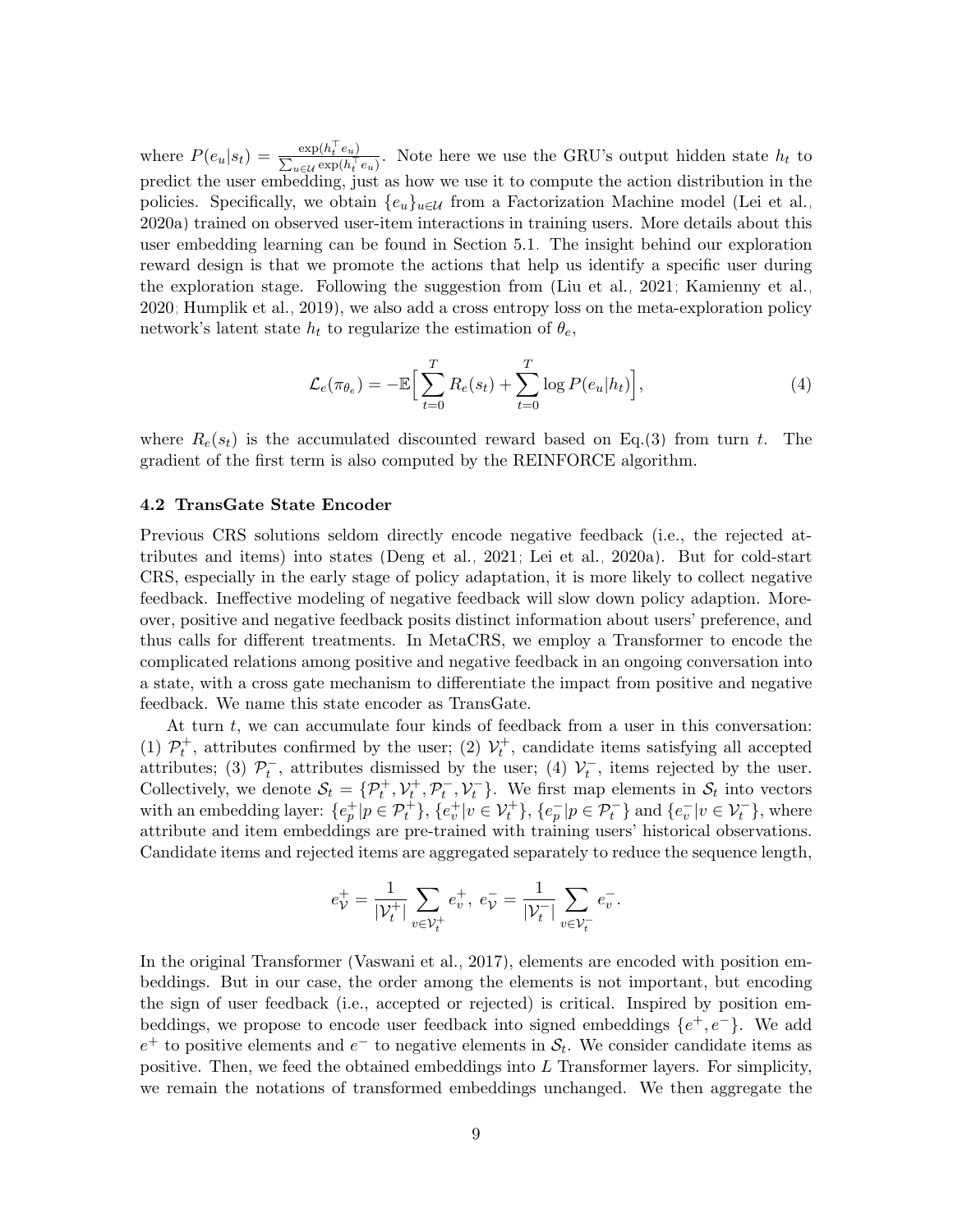positive and negative elements separately to obtain an embedding for positive feedback and an embedding for negative feedback,

$$
s_t^+=\frac{1}{1+|{\mathcal P}_t^+|}(e_{\mathcal V}^++\sum_{p\in{\mathcal P}_t^+}e_p^+),\;s_t^-=\frac{1}{1+|{\mathcal P}_t^-|}(e_{\mathcal V}^-+\sum_{p\in{\mathcal P}_t^-}e_p^-).
$$

The positive feedback embedding and negative feedback embedding may contain overlapped information, which would confuse policy learning. For example, an item that already satisfies all confirmed attributes so far can still be rejected by the user. We propose a cross gate mechanism to further differentiate the positive and negative information,

$$
s_t^{+'} = s_t^{+} \odot g^{-}, \; s_t^{-'} = s_t^{-} \odot g^{+},
$$

where  $\odot$  denotes the element-wise product and  $\{g^+, g^-\}$  are defined as,

$$
g^+ = \sigma(W_1s_t^+ + b_1), \ \ g^- = \sigma(W_2s_t^- + b_2),
$$

where  $\sigma(\cdot)$  denotes the sigmoid function and  $\{W_1, W_2, b_1, b_2\}$  are learnable parameters. We obtain the final state embedding by,

$$
s_t = s_t^{+'} - s_t^{-'}.
$$

The set of parameters for the TransGate encoder is denoted as  $\theta_T$ , which is learnt from the conversations with training users. We should note once learnt this encoder is shared globally by all users without personalization. The state embedding is then concatenated with the encoding of  $\langle a_{t-1}, r_{t-1} \rangle$  as the input to the RNN-based policy network. In particular, the action embedding is directly read off based on the pre-trained attribute and item embeddings, and we set a linear layer to encode the reward.

In each turn, we use all the candidate items  $\mathcal{V}_{cand}$  (i.e.,  $\mathcal{V}_t^+$ ) and attributes  $\mathcal{P}_{cand}$  to construct the action space, where  $\mathcal{P}_{cand}$  is the entire attribute set excluding  $\mathcal{P}_t^+$  and  $\mathcal{P}_t^-$ . [Deng](#page-18-2) [et al.](#page-18-2) [\(2021\)](#page-18-2) reported that a very large action space always slowed down policy learning. To generate a reasonable action space, we follow the manually crafted rules from [\(Deng](#page-18-2) [et al., 2021\)](#page-18-2) to select  $K_A$  attributes from  $\mathcal{P}_{cand}$  and select the top- $K_I$  items provided by a state-based item recommender, which is described in the next section.

#### 4.3 State-aware Item Recommender

Previous studies use a pre-trained recommender through the course of CRS [\(Lei et al.,](#page-19-2) [2020a](#page-19-2)[,b;](#page-19-4) [Xu et al., 2021\)](#page-20-3), as their focus is mostly on deciding when to make a recommendation or otherwise what question to ask. A pre-trained recommender restricts the CRS policy to accommodate the recommender's behavior, which adds unnecessary complexity for policy adaptation. In MetaCRS, we choose to adapt the recommendation component as well. We set a learnable item recommender to rank candidate items based on the state embedding from the TransGate encoder. The ranking score of an item  $v$  is calculated by,

$$
w_t(v) = e_v^{\top}(\boldsymbol{W}_3 s_t + \boldsymbol{b}_3),
$$

where  ${W_3, b_3}$  are learnable parameters for the recommender, collectively denoted as  $\theta_r$ . We perform local adaptation of  $\theta_r$  to obtain a personalized recommender for each user.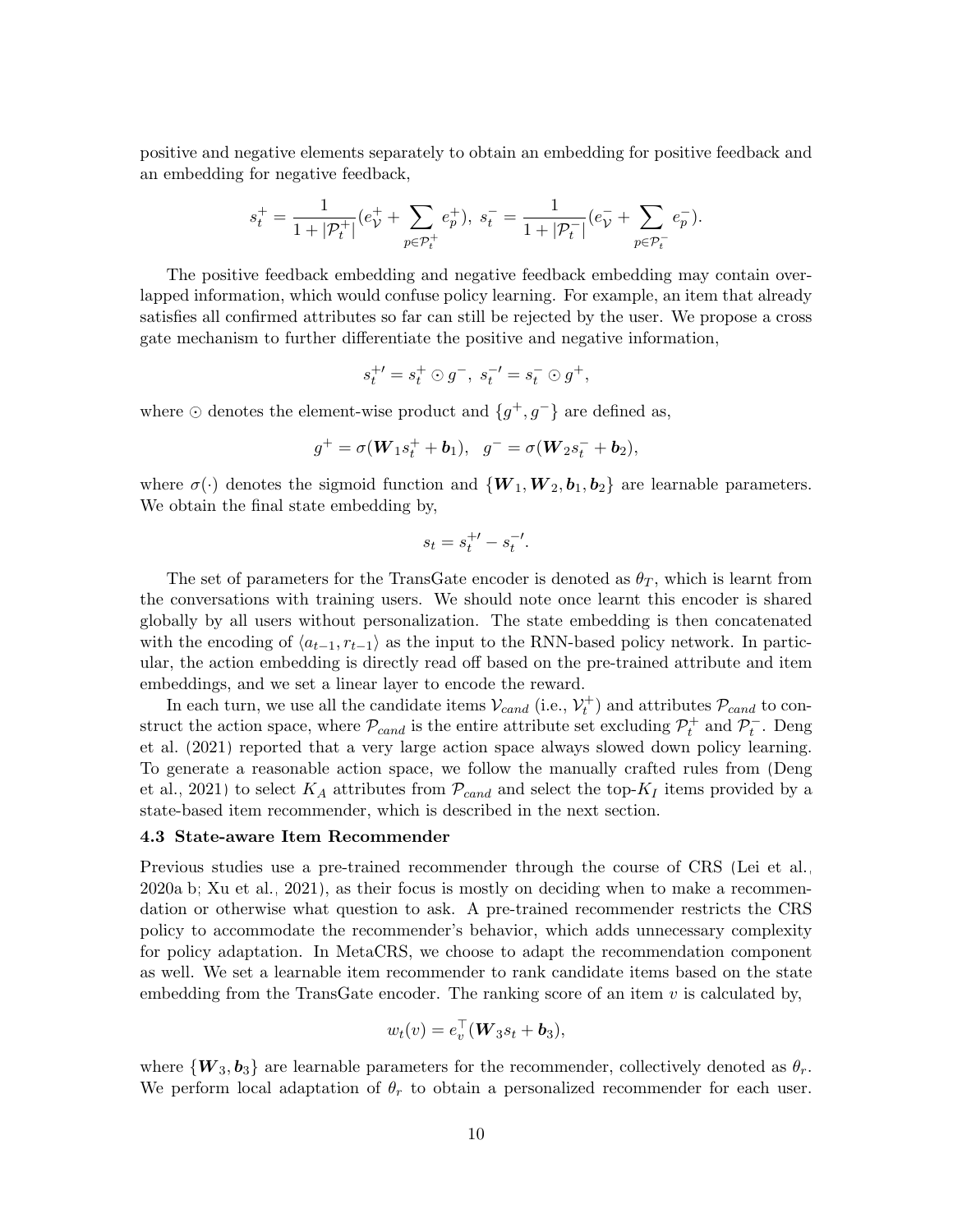Algorithm 1: Optimization algorithm of MetaCRS

**Input:** User population U, learning rates  $\alpha$ ,  $\beta$ , meta parameters  $\theta$ ,  $\theta_e$ ,  $\theta_R$ ,  $\theta_T$ ; while not Done do Sample a batch of users  $\mathcal{U}_b \sim P(\mathcal{U});$ for each  $u \in \mathcal{U}_b$  do Collect  $\mathcal{D}_{u}^{e}$  and  $h_{e}$  by executing  $\pi_{\theta_{e}}$ ; Initialize  $\bar{\theta}_u = \theta$ ,  $\theta_r = \theta_R$ ; Collect  $\mathcal{D}_u^s$  and  $h_r$  by executing  $\pi_{\theta_u}$  with  $h_e$ ; Evaluate  $\nabla_{\theta_u} \mathcal{L}_u$  and  $\nabla_{\theta_r} \mathcal{L}_r$  using  $\mathcal{D}_u^s$ ; Compute adapted parameters with gradient descent:  $\theta_u = \theta_u - \alpha \nabla_{\theta_u} \mathcal{L}_u$ ,  $\theta_r = \theta_r - \alpha \nabla_{\theta_r} \mathcal{L}_r$  ; Collect  $\mathcal{D}_u^q$  by executing  $\pi_{\theta_u}$  with  $h_r$ ; end Update  $\theta$ ,  $\theta_R$ ,  $\theta_T$  using each  $\mathcal{D}_u^q$  by minimizing  $\mathcal{L}_u$ ,  $\mathcal{L}_r$ ; Update  $\theta_e, \theta_T$  using each  $\mathcal{D}_u^e$  by minimizing  $\mathcal{L}_e$ ; end

<span id="page-10-0"></span>We update the item recommender by minimizing the following cross entropy loss once a successful conversation concludes,

$$
\mathcal{L}_r(\theta_r) = -\frac{1}{T_s} \mathbb{I}(T_s \le T) \sum_{t=0}^{T_s} \log \frac{\exp(w_t(v_s))}{\sum_{|\mathcal{V}_t^+|} \exp(w_t(v))},\tag{5}
$$

where  $T_s$  is the index of the successful turn and  $v_s$  is the accepted item. This loss function encourages the adapted recommendation component to identify the finally accepted item as early as possible in a conversation. We denote the meta parameters of  $\theta_r$  as  $\theta_R$ .

Now we are finally equipped to illustrate the complete learning solution for MetaCRS in Algorithm [1.](#page-10-0) In the inner for-loop, we perform policy adaption to obtain the personalized CRS policy (including item recommender). In the outer while-loop, we update all meta parameters. To simplify the gradient computation, we treat the inherited initial hidden state  $h_T$  from the latest episode as a constant. In practice, we update the local parameters once an episode is executed, as we find empirically it works better than updating once after the whole  $\mathcal{D}_{u}^{s}$  is finished. When serving new users in the meta-test phase, we fix  $\{\theta_e, \theta_T\}$  and only execute local adaptation (the inner for-loop part in Algorithm [1\)](#page-10-0) with the corresponding parameters initialized by  $\{\theta, \theta_R\}.$ 

# 5. Experiments

To fully demonstrate the effectiveness of MetaCRS in solving the cold-start CRS problem, we conduct extensive experiments to study the following four research questions (RQ):

- RQ1: Can MetaCRS achieve better performance than state-of-the-art methods when handling new users?
- RQ2: Does our meta reinforcement learning based adaptation strategy work better than other adaptation strategies?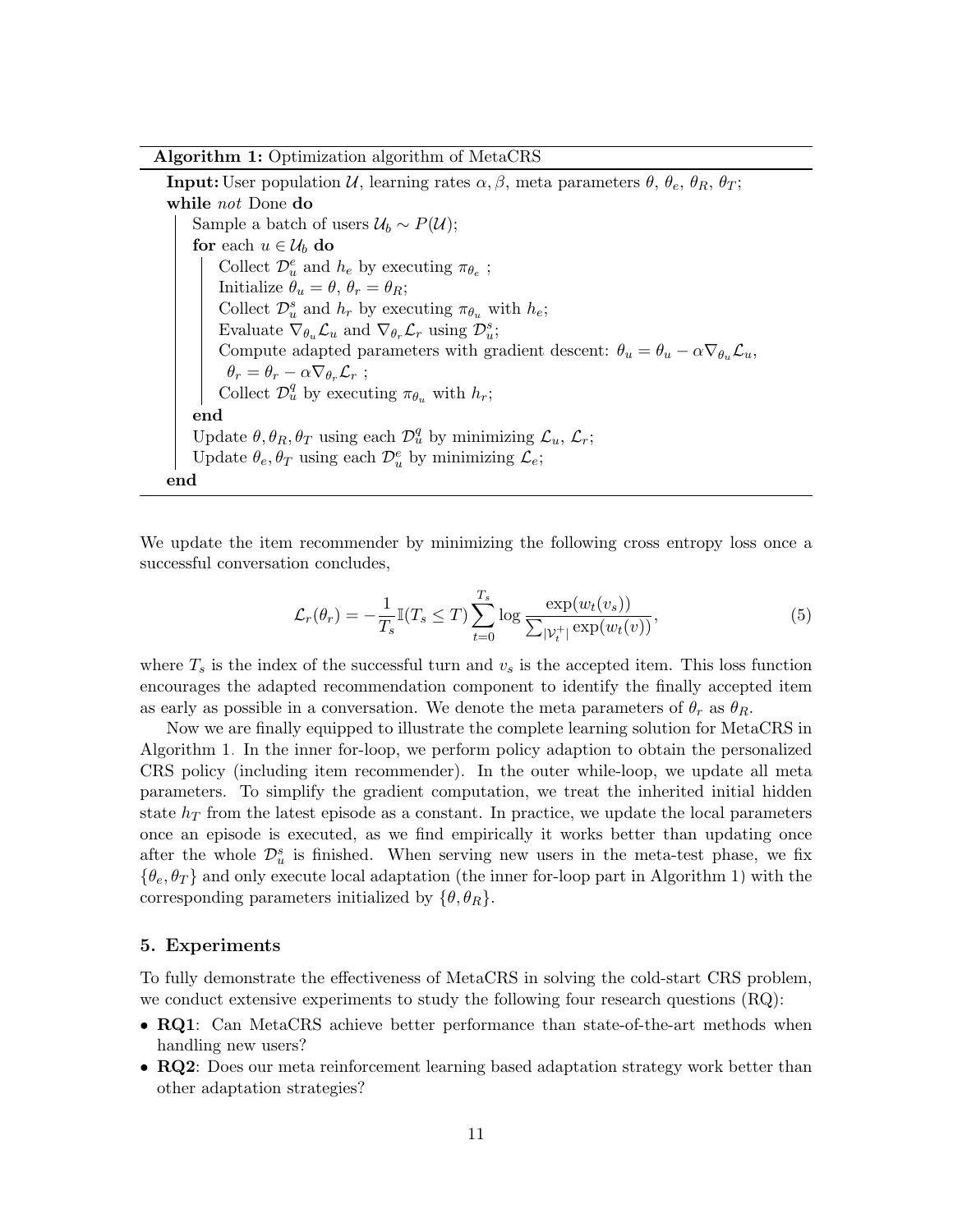- RQ3: How quickly can MetaCRS obtain a good personalized policy for each user?
- RQ4: How does each proposed component contribute to the final performance of MetaCRS?

#### <span id="page-11-0"></span>5.1 Datasets

We evaluate MetaCRS on three multi-round conversational recommendation benchmark datasets [\(Lei et al., 2020a,](#page-19-2)[b;](#page-19-4) [Deng et al., 2021;](#page-18-2) [Zhang et al., 2021\)](#page-20-13) and summarize their statistics in Table [1.](#page-11-1)

- LastFM [\(Bertin-Mahieux et al., 2011\)](#page-17-3) is a music recommendation dataset. [Lei et al.](#page-19-2) [\(2020a\)](#page-19-2) manually categorized the original attributes into 33 coarse-grained attributes.
- BookRec [\(He and McAuley, 2016\)](#page-18-12) is a book recommendation dataset. We further process the original dataset by selecting top 35 attributes according to their TF-IDF scores across items and filter out items with too few attributes.
- <span id="page-11-1"></span>• MovieLens [\(Harper and Konstan, 2015\)](#page-18-13) is a movie recommendation dataset. We performed the same pre-processing as on BookRec dataset.

|                          |             |             | LastFM BookRec MovieLens |
|--------------------------|-------------|-------------|--------------------------|
| #Users                   | 1,801       | 1,891       | 3,000                    |
| #Items<br>$#$ Attributes | 7,432<br>33 | 4,343<br>35 | 5,974<br>35              |
| #Interactions            | 72,040      | 75,640      | 120,000                  |
| Avg. $ \mathcal{P}_u $   | 7           | Χ           | 12                       |
| Avg. $ \mathcal{P}_v $   | 4.07        | 8.15        | 5.02                     |
| Avg. $ \mathcal{P}_o $   | 5.44        | 5.30        | 4.25                     |

Table 1: Summary statistics of datasets.

We randomly split the users for training, validation and testing with the ratio  $80\%:10\%:10\%$ . such that the evlauation set only contains new users. Similar to [\(Lei et al., 2020a](#page-19-2)[,b;](#page-19-4) [Deng](#page-18-2) [et al., 2021\)](#page-18-2), we developed a user-simulator to generate conversations based on the observed user-item interactions in the dataset. We describe the simulator in detail in Section [5.2.1.](#page-11-2) On each dataset, we obtained user, item and attribute embeddings (denoted as  $e_{\mathcal{U}}, e_{\mathcal{V}}, e_{\mathcal{P}}$ ) using a variant of Factorization Machine (FM) proposed in [\(Lei et al., 2020a\)](#page-19-2) on training users' observed user-item interactions. However, the average number of observed interactions in each user in original datasets is too small to study the personalized policies (e.g., 13.2 per user on average on LastFM dataset). As part of our simulation, we generated 40 user-item interactions for each user by sampling items proportional to the score  $e_u^{\dagger}e_v$ , to create more interaction data for our evaluation purpose.

### 5.2 Experimental Settings

#### <span id="page-11-2"></span>5.2.1 User simulator

CRS needs to be trained and evaluated via interactions with users. We built upon [\(Lei](#page-19-2) [et al., 2020a](#page-19-2)[,b;](#page-19-4) [Deng et al., 2021\)](#page-18-2) to create our user simulator for the purpose. In each conversational session, one user-item pair  $(u, v)$  is first selected, and we treat the item v as the ground-truth target for recommendation. Previous simulator designs assumed all users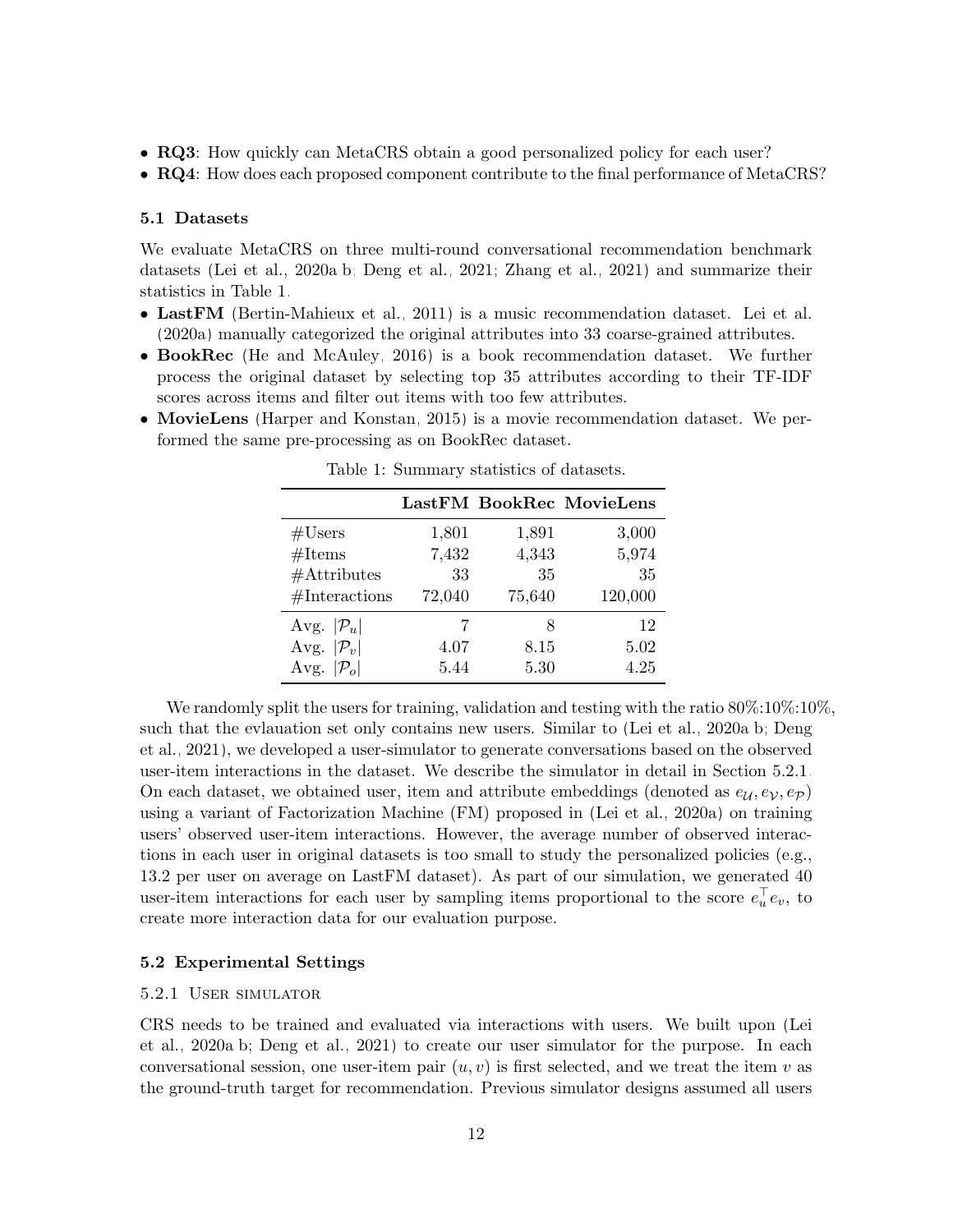|                |                |               | MaxE          | EAR           | <b>FPAN</b>         |               | <b>SCPR</b>   | <b>UNI</b>       | MetaCRS             |               |
|----------------|----------------|---------------|---------------|---------------|---------------------|---------------|---------------|------------------|---------------------|---------------|
|                | LastFM         | SR@10<br>AT   | 0.137<br>9.71 | 0.428<br>8.62 | $0.508*$<br>$8.08*$ |               | 0.432<br>8.70 | 0.441<br>8.52    | 0.713<br>6.18       |               |
|                | <b>BookRec</b> | SR@10<br>AT   | 0.206<br>9.64 | 0.320<br>9.01 | $0.397*$<br>$8.31*$ |               | 0.329<br>9.11 | 0.358<br>9.00    | 0.487<br>8.06       |               |
|                | MovieLens      | SR@10<br>AT   | 0.262<br>9.46 | 0.552<br>7.98 | 0.589<br>$7.81*$    |               | 0.545<br>7.89 | $0.596*$<br>8.01 | 0.745<br>6.27       |               |
|                |                | UNI-FT        | UNI-IA        |               | MP                  | <b>UR</b>     |               | UR-FT            | UR-IA               | MetaCRS       |
| LastFM         | SR@10<br>AT    | 0.413<br>8.76 | 0.445<br>8.51 |               | $0.468*$<br>$8.25*$ | 0.641<br>7.02 |               | 0.613<br>7.19    | $0.678*$<br>$6.85*$ | 0.713<br>6.18 |
| <b>BookRec</b> | SR@10<br>AT    | 0.353<br>8.93 | 0.358<br>9.01 |               | $0.364*$<br>$8.82*$ | 0.384<br>8.55 |               | 0.417<br>8.54    | $0.420*$<br>$8.41*$ | 0.487<br>8.06 |
| MovieLens      | SR@10<br>AT    | 0.552<br>8.09 | 0.605<br>7.89 |               | $0.615*$<br>$7.81*$ | 0.681<br>7.00 |               | 0.677<br>7.14    | $0.704*$<br>$6.88*$ | 0.745<br>6.27 |

<span id="page-12-0"></span>Table 2: Comparison of CRS performance among different models on three datasets. We categorize baselines into 3 groups. \* stands for the best performance in each group.

will respond in the same way to all attributes of item  $v$  (i.e., confirming every entry in  $\mathcal{P}_v$ ). This setting is unrealistically restrictive and eliminates the necessity of personalized policies. To demonstrate the utility of personalized policy learning, we design a user-centric simulator that supports user-specific feedback in each conversation.

Specifically, we used the pre-trained user and item embeddings to generate each user's preferred attribute set  $\{\mathcal{P}_u\}_{u\in\mathcal{U}}$ , by selecting the top-ranked attributes for each user based on the score  $e_u^{\top}e_p$ . In each turn, the system decides to ask a question about an attribute or recommend a list of items. The user will only confirm the overlapped attributes in  $\mathcal{P}_o = \mathcal{P}_u \cap \mathcal{P}_v$ , and dismiss all others. On the BookRec dataset, the original entries in  $\mathcal{P}_v$ is too generic to be informative, i.e., too many attributes appear in almost all items. We decided to also increase  $\mathcal{P}_v$  on this dataset by adding top-ranked attributes for each item based on the score  $e_v^{\top}e_p$ . We also report the mean value of  $|\mathcal{P}_u|$ ,  $|\mathcal{P}_v|$  and  $|\mathcal{P}_o|$  resulted from our simulation on each dataset in Table [1.](#page-11-1)

#### 5.2.2 Baslines

To fully evaluate the effectiveness of MetaCRS, we compared it with a set of strong baselines. We categorized the baselines into three groups for different comparison purposes.

To answer RQ1, we compared MetaCRS with the state-of-the-art CRS methods, which form our first group of baselines:

• Max Entropy (MaxE) is a rule-based method suggested in [\(Lei et al., 2020a\)](#page-19-2). In each turn, the attribute with maximum entropy is to be asked or top-ranked items are to be recommended based on the rule.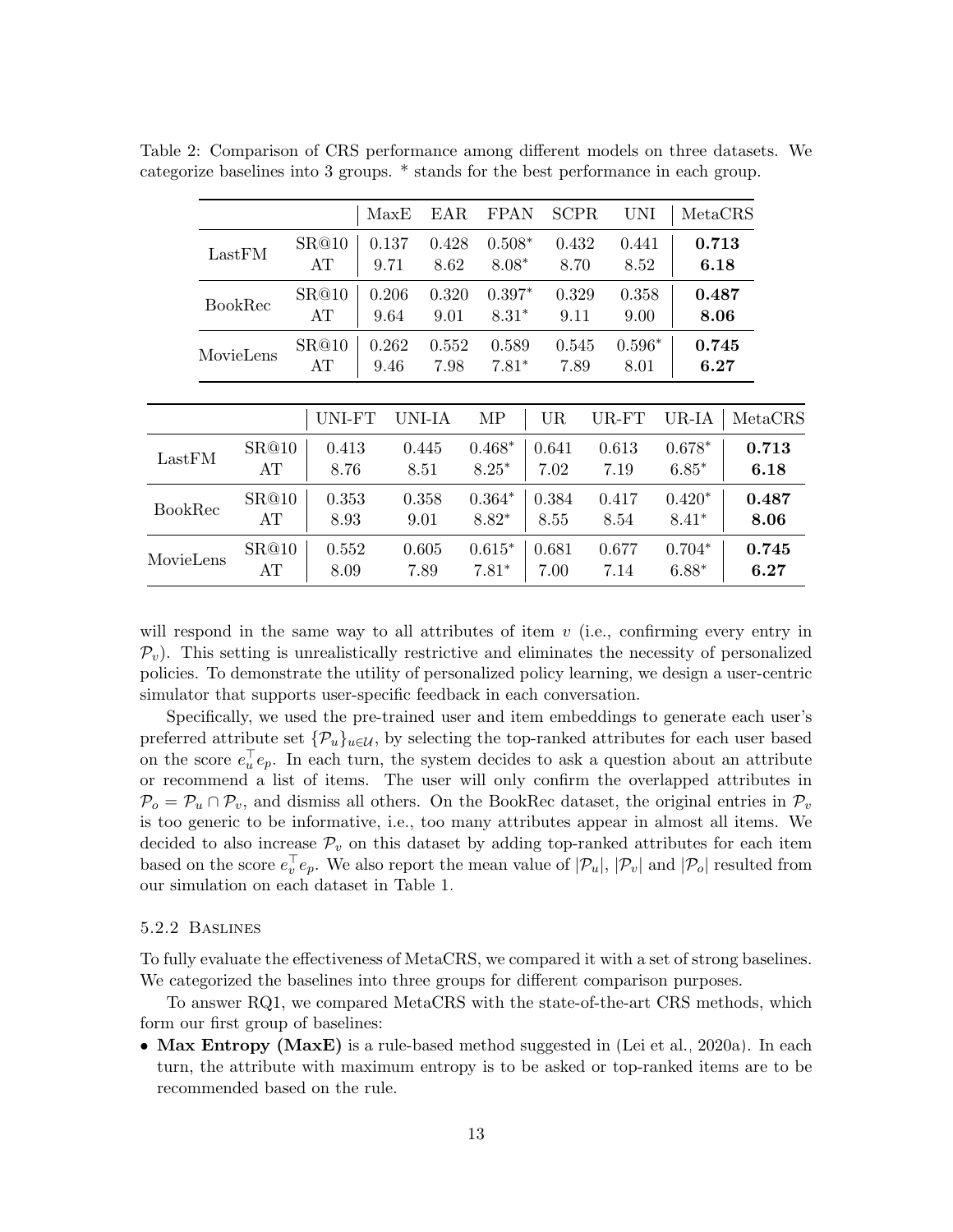- **EAR** [\(Lei et al., 2020a\)](#page-19-2) is a three-stage solution consisting estimation, action and reflection steps. It updates the conversation and recommendation components using reinforcement learning.
- **FPAN** [\(Xu et al., 2021\)](#page-20-3) extends the EAR model by utilizing a user-item-attribute graph to enhance the offline representation learning. User embeddings are revised dynamically based on users' feedback on items and attributes in the conversation.
- **SCPR** [\(Lei et al., 2020b\)](#page-19-4) reformulates the CRS problem as an interactive path reasoning problem on the user-item-attribute graph. Candidate attributes and items are selected according to their relations with collected user feedback on the graph.
- UNICORN (UNI) [\(Deng et al., 2021\)](#page-18-2) integrates the conversation and recommendation components into a unified RL agent. Two heuristics for pre-selecting attributes and items in each turn are proposed to simplify the RL training.

All these methods rely on pre-trained user embeddings to make recommendations or construct states, which are not available in new users. To apply them to new users, we used the average embedding of all training users as the embedding for new users in these baselines. This group of baselines are learnt on training users and then evaluated on the testing users. To study the impact of different adaptation strategies as asked in RQ2, we compared our meta reinforcement learning based method with the following two popularly used strategies:

- Fine-tuning (FT): We first pre-train a global policy on all training users. During testing, we fine-tune the policy on the whole support set of all new users.
- Independent adaptation (IA): We first pre-train a global policy on all training users. For each new user, we perform continual training on her support set to obtain a personalized policy.

We applied the FT and IA strategy on UNICORN, which is the most recently developed and unified reinforcement learning solution, producing two new baselines UNI-FT and UNI-IA. We found policy gradient was more effective and efficient than UNICORN's original Q-learning based method in our experiments. Hence, we applied policy gradient for model update in these three baselines. We also compared with one variant of MetaCRS, in which the state-based item recommender is removed, and only the policy network is locally adapted. For its item recommendation, we used the same heuristic as UNICORN, by using the pre-trained user/item embeddings, and then selecting the top-ranked items to form the action space. We denote this variant as MP.

In the third group of baselines, to further study the impact of state-aware item recommender in the general CRS solutions, we added our TransGate and state-based item recommender to UNICORN. We denote this variant as  $UR$ . Additionally, to study its impact on different adaptation strategies, we also performed fine-tuning and independent adaptation on UR, producing another two baselines, named as UR-FT and UR-IA.

### 5.2.3 Evaluation metrics

We followed the widely-used metrics in previous works [\(Lei et al., 2020a,](#page-19-2)[b;](#page-19-4) [Deng et al.,](#page-18-2) [2021\)](#page-18-2) to evaluate the CRS solutions. We evaluated the average ratio of successful episodes within T turns by success rate  $(SR@T)$ . We also evaluated average turns in episodes  $(AT)$ .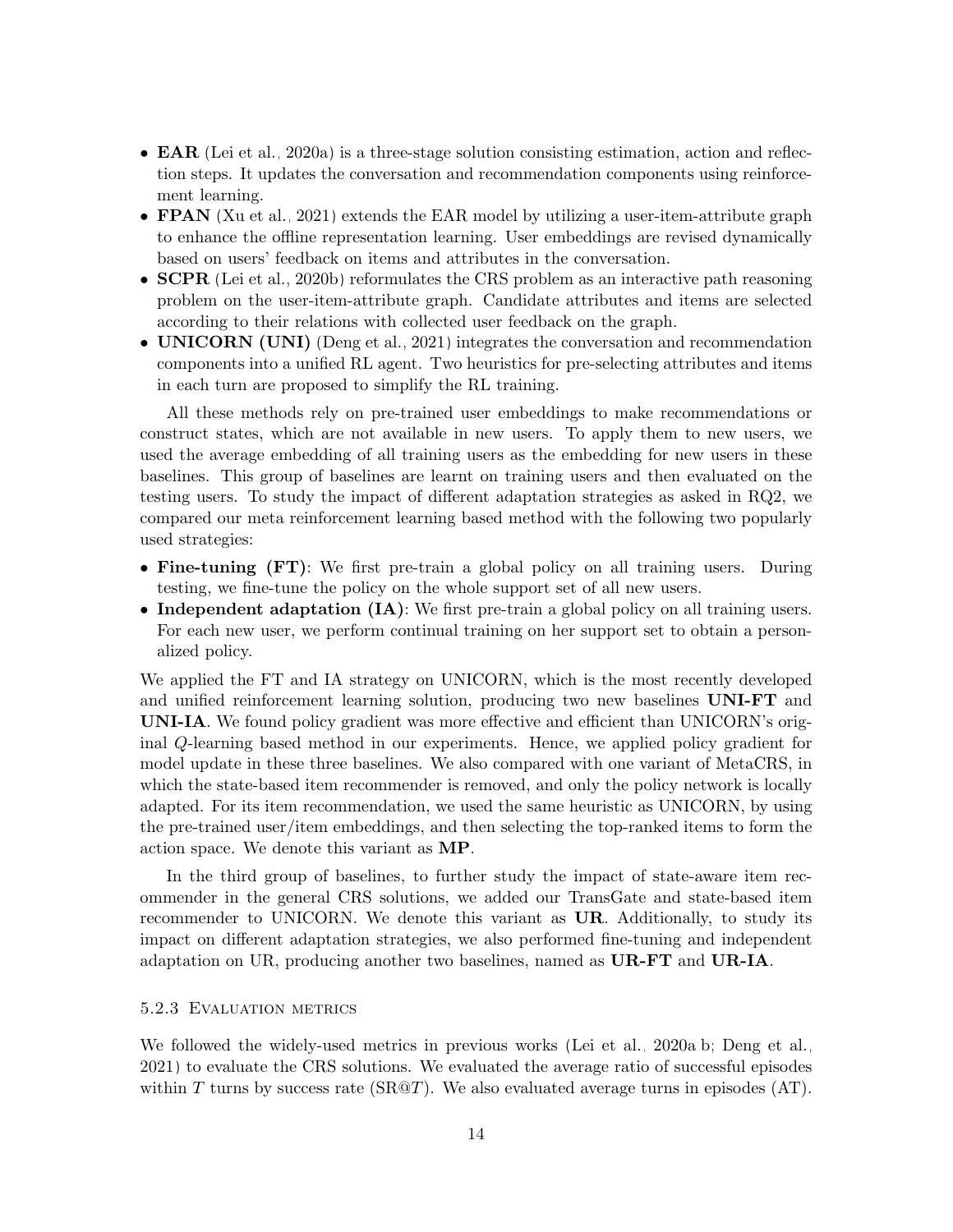A better policy is expected to recommend successfully with less turns. The length of failed conversations is counted as T.

#### 5.2.4 Implementation Details

We performed the training of meta policy on training users, and local adaptation on validation and testing users. We selected the best model according to its validation performance. The query sets of testing users are used to obtain the final performance for comparison. We set the rewards as:  $r_{\text{rec\_suc}} = 1$ ,  $r_{\text{rec-fail}} = -0.1$ ,  $r_{\text{ask\_suc}} = 0.1$ ,  $r_{\text{rec-fail}} = -0.1$ ,  $r_{\text{quit}} = -0.3$ . In MetaCRS, we took 5 episodes in the exploration stage and 10 episodes in the conversational recommendation stage by default. We set  $K_I$ ,  $K_A$  and  $K_{rec}$  to 10. We performed standard gradient decent in local adaptation with a learning rate of 0.01, and updated the meta parameters using the Adam optimizer with a learning rate of 0.005 and  $L_2$  regularization coefficient 1e-6. The discount factor  $\gamma$  is set to 0.999. In MP, we took 5 episodes in the exploration stage and 25 episodes in the conversational recommendation stage, because we found too few episodes are not enough to get a good local model in MP. To make a fair comparison, we run 30 episodes per new user for adaptation on UNI-FT and UNI-IA, and 15 episodes on UR-FT and UR-IA. The size of query set is fixed to 10. The maximum turn T in each episode is set to 10. We sample 5 users in each epoch when training MP and MetaCRS.

#### 5.3 Overall Performance

We report the comparison results across all methods in Table [2.](#page-12-0) We can first clearly observe that MetaCRS outperformed all the baselines with large margins. First of all, MetaCRS outperformed all baselines in the first group, which proves a single global policy cannot handle new users and demonstrates the benefit of learning personalized policies. Interestingly, we observe that FPAN performed the best in most cases in this group. Different from EAR, FPAN updates user embeddings dynamically with users' positive and negative feedback on attributes and items by two gate modules, which enables dynamic item recommendation as in MetaCRS. This provides FPAN additional generalization power on new users and even outperform solutions that adapts to new users, e.g., those in our second group of baselines.

In the second group, we can observe that MP outperformed the two popularly used adaptation strategies, even without the help of the item recommender. The meta policy in MP is trained to maximize the adaptation performance on new users, but the global policy in UNI-FT and UNI-IA is trained to maximize the performance of existing users. It is thus not easy to adapt such a global policy, especially when new users' preferences could be different from existing users'. Comparing to UNICORN, We can clearly observe that simply fine-tuning the global model (i.e., UNI-FT) may even hurt the performance. UNI-IA performs better than the original global policy and UNI-FT. But again as the global policy is not trained for generalization, it is hard to find good personalized policies for new users starting from such a global policy. In our experiment, MetaCRS actually used less data to adapt than UNI-FT and UNI-IA, because the first 5 episodes are used to explore user preferences. But with the meta policy and our meta-exploration policy, MetaCRS can find better personalized policies with fewer adaptation episodes.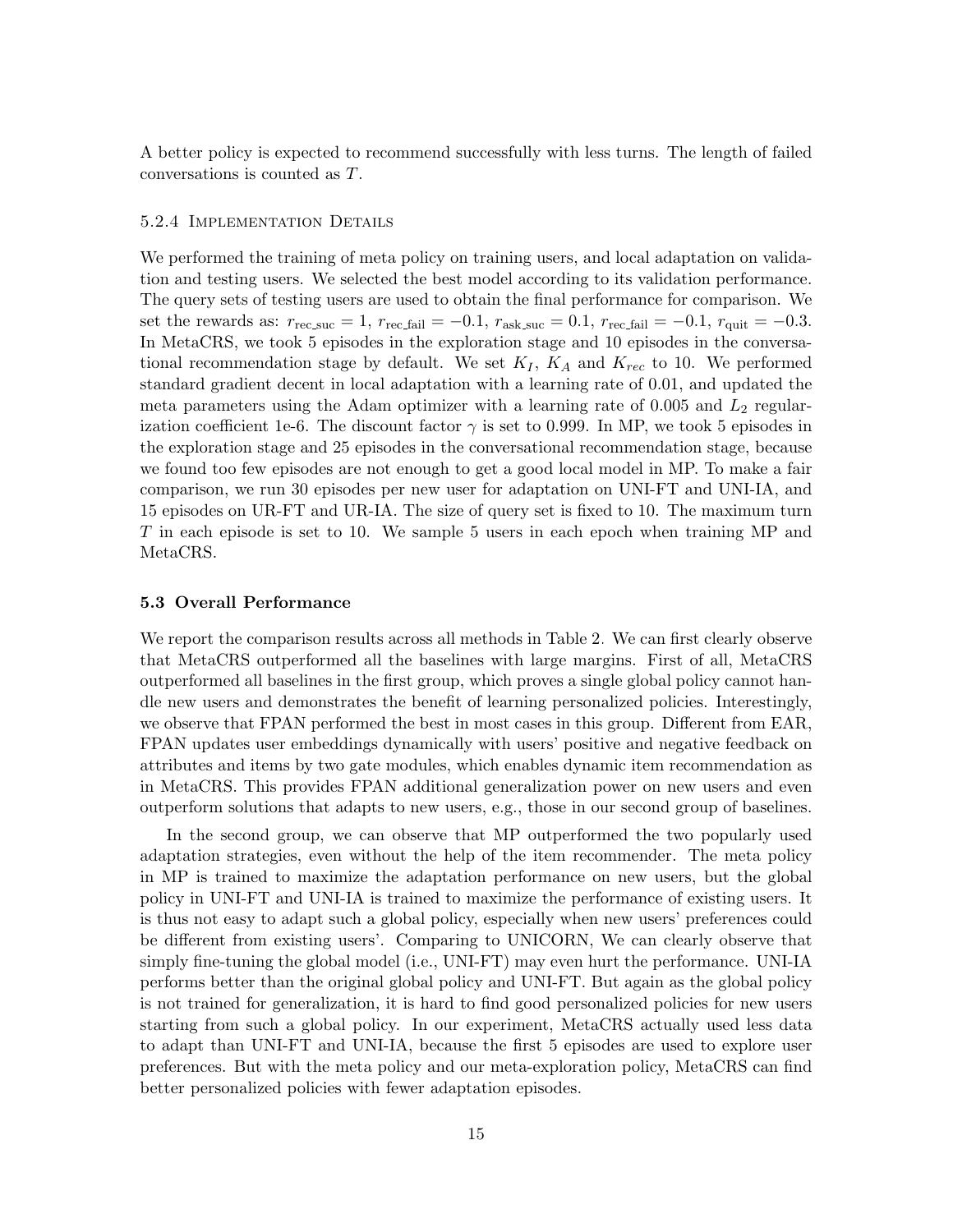Similar conclusions can be made by comparing MetaCRS and the third group. Moreover, our proposed state encoder and item recommender significantly boosted the performance of UNICORN as shown in the results for the last group of baselines. This clearly demonstrates the necessity of fine-grain modeling of users' both positive and negative feedback and creating personalized recommendation component.

# 5.4 Ablation Study

#### 5.4.1 Impact of support set size.

Since policy adaptation is performed on support sets, it is important to study how many episodes are needed to obtain good personalized policies (RQ3). To this end, we gradually increase the size of support sets with a step size 5. We remain the size of exploration episodes unchanged since 5 episodes are empirically sufficient for pinning down the target user's preference. Due to space limit, we only reported the results on the LastFM and BookRec dataset in Figure [3,](#page-15-0) and similar results were also observed on the MovieLens dataset. With a larger support set, the success rate increases considerably and the number of average turn also reduces. This is expected since more observations can be collected to better adapt the meta policy for each user. And this result also demonstrates the promise of personalized CRS policy learning: the quality of recommendation increases rapidly as the users get engaged with the system, which leads to a win-win situation for both users and system.

<span id="page-15-0"></span>

Figure 3: Performance comparisons w.r.t. size of support set.

# 5.4.2 Impact of different MetaCRS components.

In this section, we study the contribution of different components in MetaCRS to answer RQ4. Firstly, we evaluate the model's performance without local adaptation, which essentially evaluates the meta policy. Secondly, we remove the meta-exploration policy and directly execute policy adaptation. This setting shows how a dedicated exploration strategy affects policy adaptation. Finally, we replace the TransGate module with a simple linear layer to study how state representation learning affects the CRS performance. In particular, the positive and negative embeddings are obtained by taking the average embeddings of all positive and negative elements separately.

We present the results in Table [3.](#page-16-0) Firstly, we can observe the performance before adaptation is not bad, or even better than most of our baselines in Table [2,](#page-12-0) which means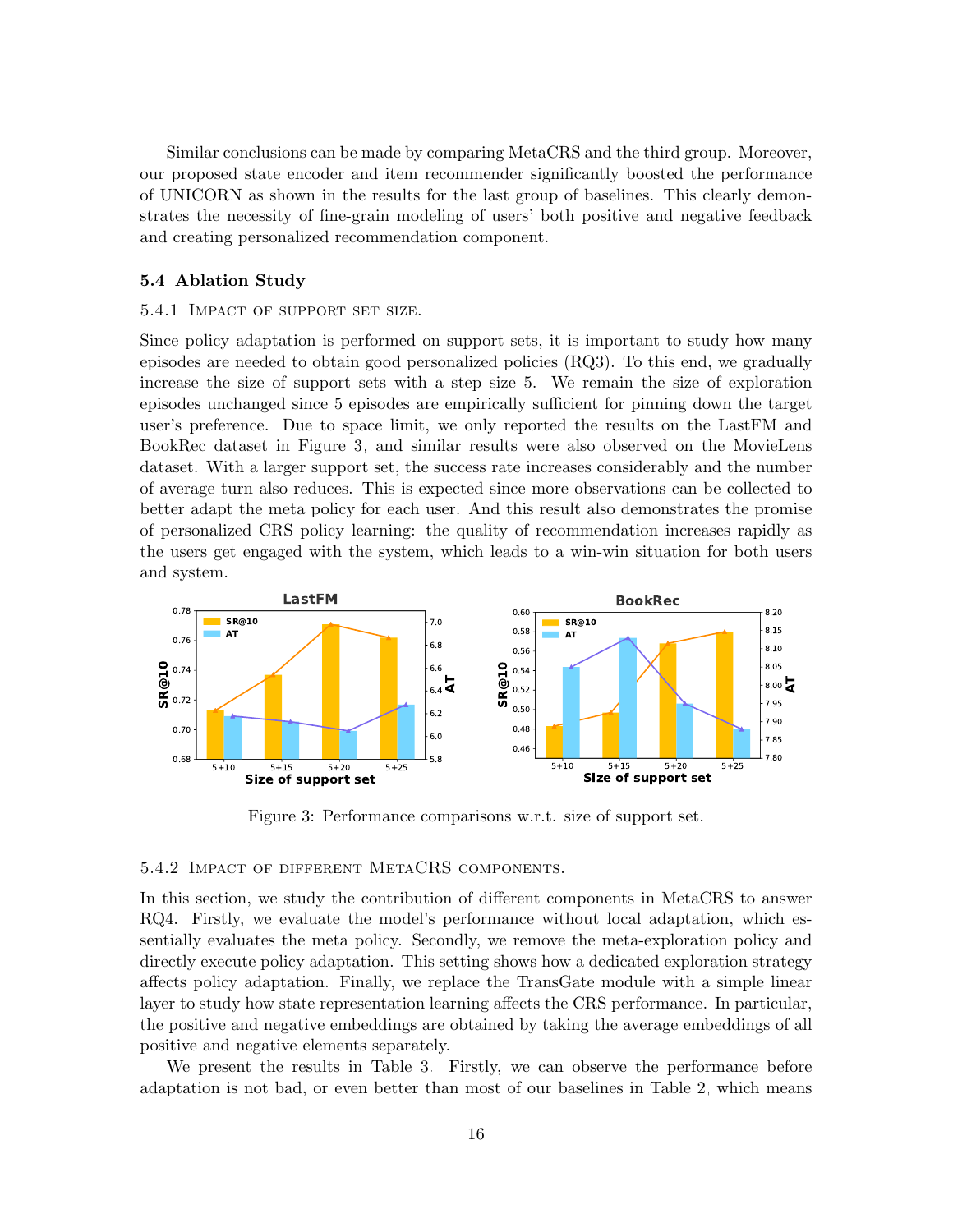<span id="page-16-0"></span>

|                    | LastFM |      | <b>BookRec</b> |      | MoiveLens |      |
|--------------------|--------|------|----------------|------|-----------|------|
|                    | SR@10  | AT   | SR@10          | AT   | SR@10     | AT   |
| $\neg$ adaptation  | 0.632  | 6.68 | 0.378          | 8.56 | 0.630     | 7.31 |
| $\neg$ exploration | 0.677  | 6.64 | 0.411          | 8.37 | 0.738     | 6.65 |
| $\neg$ TransGate   | 0.678  | 6.41 | 0.428          | 8.51 | 0.724     | 6.95 |
| MetaCRS            | 0.713  | 6.18 | 0.487          | 8.06 | 0.745     | 6.27 |

Table 3: Ablation analysis in MetaCRS.

the meta policy in MetaCRS already captures some important patterns in interacting with users. We can further compare the learnt meta policy with UR, which shares the same state encoder and item recommender, but was trained globally. UR is slightly better than the meta policy in MetaCRS. The reason is UR is trained to maximize performance on training users and generalized by the i.i.d. assumption. But the meta policy is trained to maximize the adapted policies' performance, not its own performance on new users. Hence, when the testing users share reasonable similarity with training users, UR can be helpful. But we can observe a large performance gain after adaptation, which proves the meta policy successfully serves as a good starting point for fast adaptation. Next, it is clear that without the exploration stage the performance degenerates. It confirms recognizing who the system is serving is critical for a successful adaptation. We finally evaluate the effectiveness of TransGate, without which the performance degenerates on all three datasets. This demonstrates the necessity of fine-grained modeling of user feedback, especially the negative feedback, for understanding users' preferences.

# 5.4.3 CASE STUDY

Additionally, we performed a qualitative study to analyze the behavior of different CRS models (shown in Figure [4\)](#page-17-4) on the LastFM dataset. We compared MetaCRS with its own meta policy to show the difference before and after policy adaptation, and also the strongest baseline FPAN. The natural language questions and user responses are generated by predefined templates. We can observe all policies identify the user's preference on rock music successfully. The meta policy asks some frequent attributes in the dataset, like pop and punk. FPAN also identifies the user's preference on rock in the second turn, but it decides to ask *Indie* and *Alternative* in the following turns. *Indie* and *Alternative* frequently appear with *rock* music in different users. This pattern is successfully captured by FPAN; but it does not apply to this specific user, and thus fails FPAN. With the help of policy adaptation, MetaCRS successfully identifies the user's preference on rock music in 1990s within 3 turns, which is the key attribute to find the target artist *Coldplay* (first debuted in 1996). This case shows the effectiveness of MetaCRS in learning personalized policies and the improvement in the recommendation.

# 6. Conclusion

In this work, we present a meta reinforcement learning based solution to handle the problem of CRS policy learning in cold-start users. We learn a meta policy for generalization and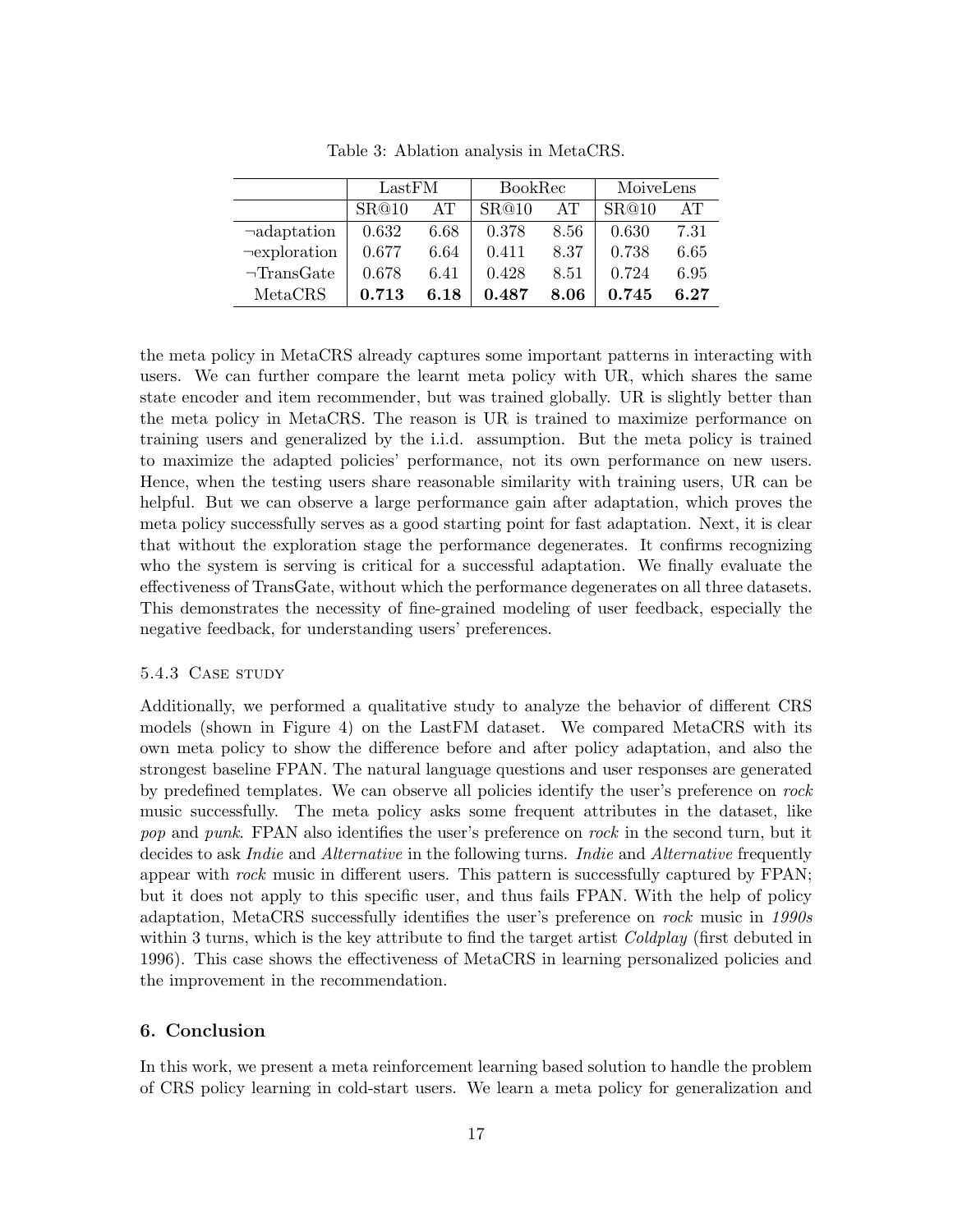<span id="page-17-4"></span>

Figure 4: Conversations generated by three CRS models for the same user and target artist. Questions are marked as Q, and recommendations are marked as R.

fast adaptation on new users. We developed three important components to ensure the efficiency and effectiveness of policy adaptation. First, a dedicated meta-exploration policy is introduced to identify the most informative user feedback for policy adaptation. Second, a Transformer-based state encoder implicitly models a user's both positive and negative feedback collected in a conversation to precisely profile user preference. Third, an adaptive recommendation component is built on the state representation to quickly improve recommendation quality for new users. Extensive experiments demonstrate the effectiveness of our solution when serving new users, compared with a set of state-of-the-art CRS solutions.

Currently our policy adaptation is performed independently across users; to further reduce its sample complexity, collaborative policy adaptation among users can be introduced to leverage observations among both new and existing users. As previous works reported improved CRS performance using a knowledge graph (KG), it is also interesting to study how personalized policy learning can benefit from KGs, e.g., adapts the entity relations in each user or design the meta-exploration strategy based on the KG.

### References

- <span id="page-17-1"></span>Kai Arulkumaran, Marc Peter Deisenroth, Miles Brundage, and Anil Anthony Bharath. Deep reinforcement learning: A brief survey. IEEE Signal Processing Magazine, 34(6): 26–38, 2017.
- <span id="page-17-0"></span>Peter Auer. Using confidence bounds for exploitation-exploration trade-offs. Journal of Machine Learning Research, 3(Nov):397–422, 2002.
- <span id="page-17-2"></span>Dzmitry Bahdanau, Kyunghyun Cho, and Yoshua Bengio. Neural machine translation by jointly learning to align and translate. *arXiv preprint arXiv:1409.0473*, 2014.
- <span id="page-17-3"></span>Thierry Bertin-Mahieux, Daniel P.W. Ellis, Brian Whitman, and Paul Lamere. The million song dataset. In Proceedings of the 12th International Conference on Music Information Retrieval (ISMIR 2011), 2011.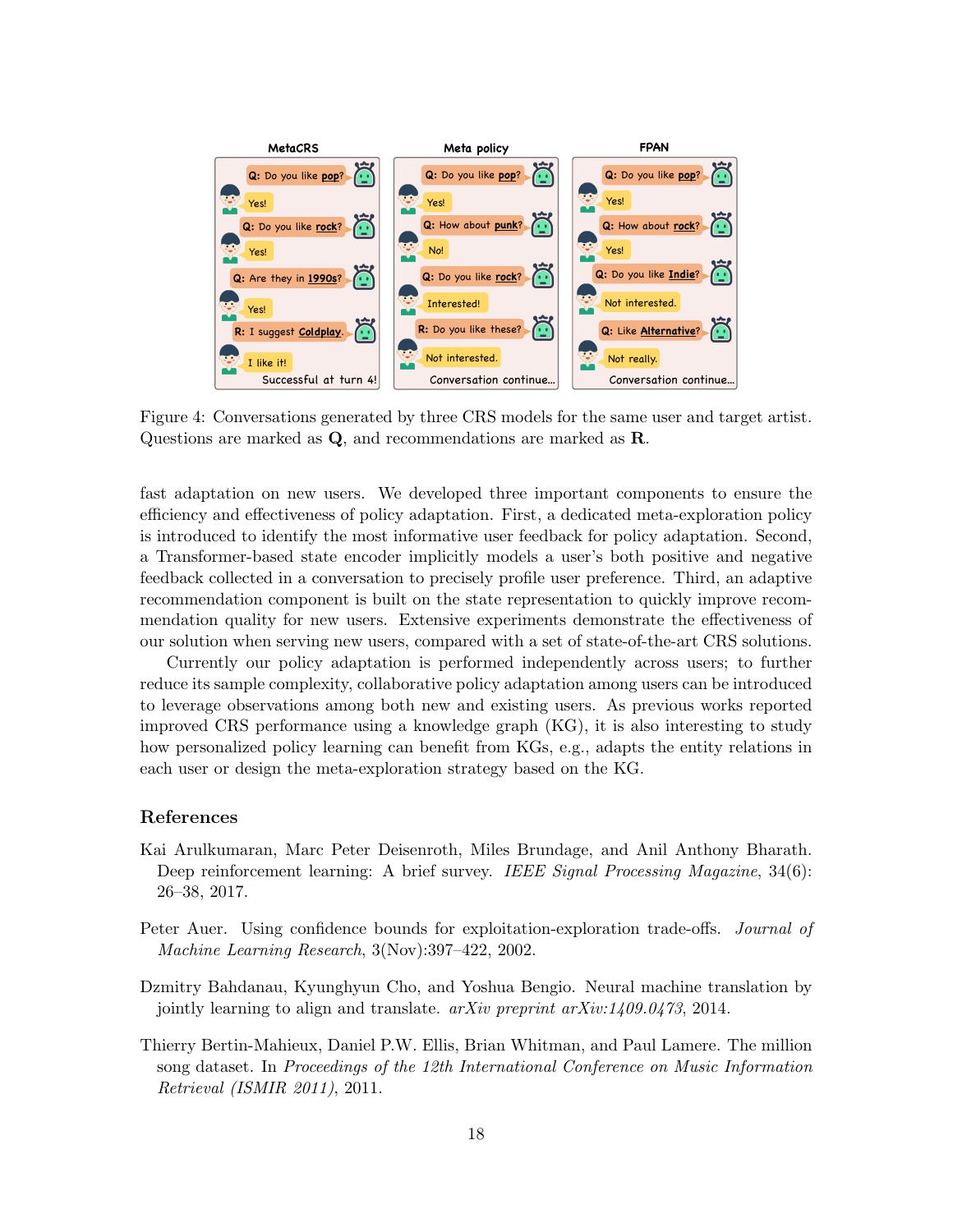- <span id="page-18-5"></span>Xinshi Chen, Shuang Li, Hui Li, Shaohua Jiang, Yuan Qi, and Le Song. Generative adversarial user model for reinforcement learning based recommendation system. In ICML, pages 1052–1061. PMLR, 2019.
- <span id="page-18-1"></span>Konstantina Christakopoulou, Filip Radlinski, and Katja Hofmann. Towards conversational recommender systems. In Proceedings of the 22nd ACM SIGKDD, pages 815–824, 2016.
- <span id="page-18-2"></span>Yang Deng, Yaliang Li, Fei Sun, Bolin Ding, and Wai Lam. Unified conversational recommendation policy learning via graph-based reinforcement learning. arXiv preprint arXiv:2105.09710, 2021.
- <span id="page-18-10"></span>Yan Duan, John Schulman, Xi Chen, Peter L Bartlett, Ilya Sutskever, and Pieter Abbeel. Rl2: Fast reinforcement learning via slow reinforcement learning. arXiv preprint arXiv:1611.02779, 2016.
- <span id="page-18-6"></span>Chelsea Finn, Pieter Abbeel, and Sergey Levine. Model-agnostic meta-learning for fast adaptation of deep networks. In ICML, pages 1126–1135. PMLR, 2017.
- <span id="page-18-8"></span>Aurélien Garivier, Tor Lattimore, and Emilie Kaufmann. On explore-then-commit strategies. Advances in Neural Information Processing Systems, 29, 2016.
- <span id="page-18-3"></span>Alexandre Gilotte, Clément Calauzènes, Thomas Nedelec, Alexandre Abraham, and Simon Dollé. Offline a/b testing for recommender systems. In Proceedings of the 11st ACM WSDM, pages 198–206, 2018.
- <span id="page-18-13"></span>F Maxwell Harper and Joseph A Konstan. The movielens datasets: History and context. Acm TIIS,  $5(4):1-19$ ,  $2015$ .
- <span id="page-18-12"></span>Ruining He and Julian McAuley. Ups and downs: Modeling the visual evolution of fashion trends with one-class collaborative filtering. In proceedings of the 25th international conference on world wide web, pages 507–517, 2016.
- <span id="page-18-0"></span>Xiangnan He, Lizi Liao, Hanwang Zhang, Liqiang Nie, Xia Hu, and Tat-Seng Chua. Neural collaborative filtering. In Proceedings of the 26th international conference on world wide web, pages 173–182, 2017.
- <span id="page-18-9"></span>John J Hopfield. Neural networks and physical systems with emergent collective computational abilities. Proceedings of the national academy of sciences,  $79(8)$ :2554–2558, 1982.
- <span id="page-18-4"></span>Jan Humplik, Alexandre Galashov, Leonard Hasenclever, Pedro A Ortega, Yee Whye Teh, and Nicolas Heess. Meta reinforcement learning as task inference. arXiv preprint arXiv:1905.06424, 2019.
- <span id="page-18-11"></span>Pierre-Alexandre Kamienny, Matteo Pirotta, Alessandro Lazaric, Thibault Lavril, Nicolas Usunier, and Ludovic Denoyer. Learning adaptive exploration strategies in dynamic environments through informed policy regularization. *arXiv preprint arXiv:2005.02934*, 2020.
- <span id="page-18-7"></span>Minseok Kim, Hwanjun Song, Yooju Shin, Dongmin Park, Kijung Shin, and Jae-Gil Lee. Meta-learning for online update of recommender systems. 2022.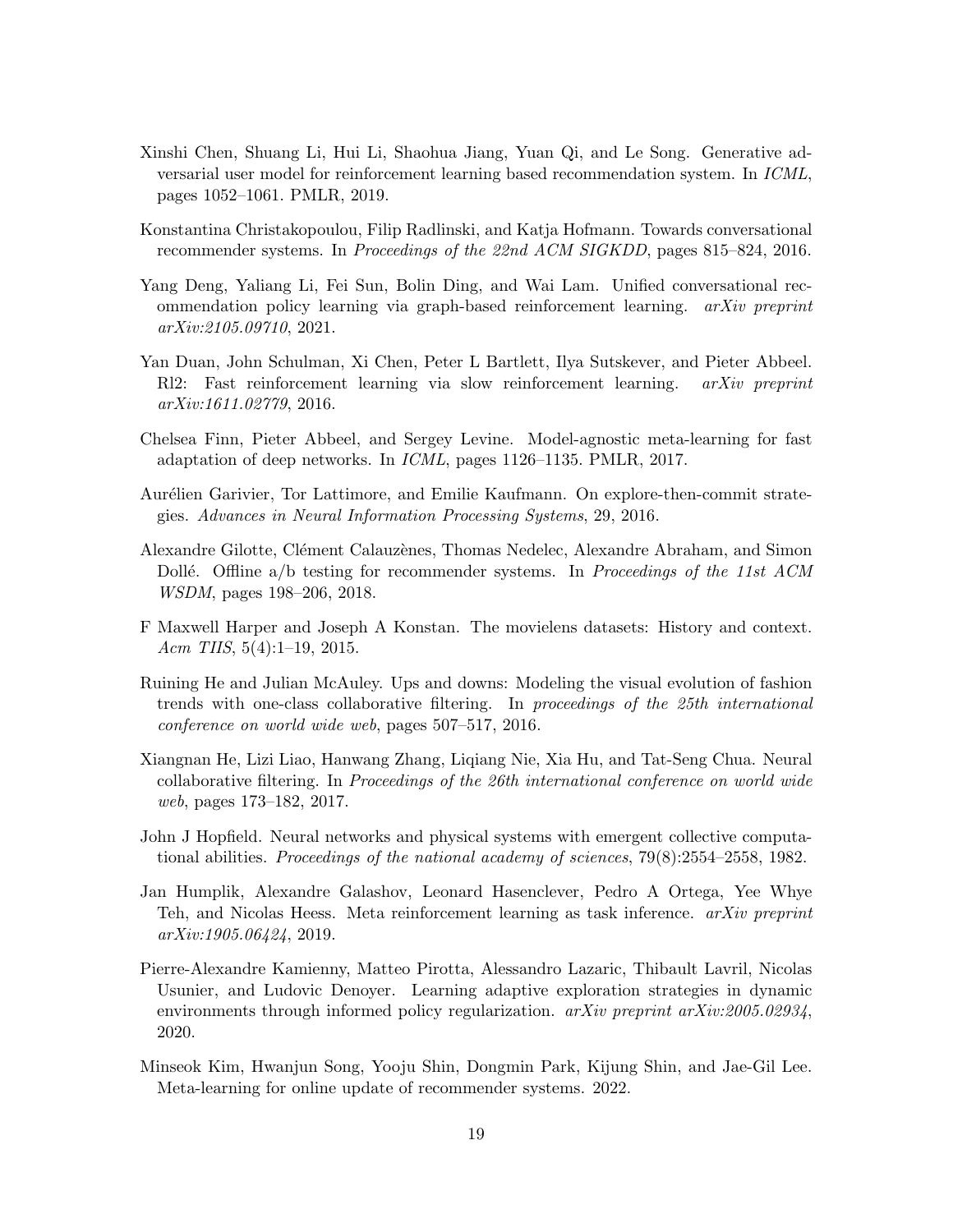- <span id="page-19-1"></span>Yehuda Koren, Robert Bell, and Chris Volinsky. Matrix factorization techniques for recommender systems. Computer, 42(8):30–37, 2009.
- <span id="page-19-12"></span>Tor Lattimore and Csaba Szepesvári. Bandit algorithms. Cambridge University Press, 2020.
- <span id="page-19-9"></span>Hoyeop Lee, Jinbae Im, Seongwon Jang, Hyunsouk Cho, and Sehee Chung. Melu: Metalearned user preference estimator for cold-start recommendation. In Proceedings of the 25th ACM SIGKDD, pages 1073–1082, 2019.
- <span id="page-19-2"></span>Wenqiang Lei, Xiangnan He, Yisong Miao, Qingyun Wu, Richang Hong, Min-Yen Kan, and Tat-Seng Chua. Estimation-action-reflection: Towards deep interaction between conversational and recommender systems. In Proceedings of the 13th WSDM Conference, pages 304–312, 2020a.
- <span id="page-19-4"></span>Wenqiang Lei, Gangyi Zhang, Xiangnan He, Yisong Miao, Xiang Wang, Liang Chen, and Tat-Seng Chua. Interactive path reasoning on graph for conversational recommendation. In Proceedings of the 26th ACM SIGKDD, pages 2073–2083, 2020b.
- <span id="page-19-5"></span>Lihong Li, Jin Young Kim, and Imed Zitouni. Toward predicting the outcome of an a/b experiment for search relevance. In Proceedings of the Eighth ACM WSDM Conference, pages 37–46, 2015.
- <span id="page-19-3"></span>Raymond Li, Samira Kahou, Hannes Schulz, Vincent Michalski, Laurent Charlin, and Chris Pal. Towards deep conversational recommendations. In Proceedings of the 32nd NeurIPS Conference, pages 9748–9758, 2018.
- <span id="page-19-7"></span>Shijun Li, Wenqiang Lei, Qingyun Wu, Xiangnan He, Peng Jiang, and Tat-Seng Chua. Seamlessly unifying attributes and items: Conversational recommendation for cold-start users. ACM TOIS, 39(4):1–29, 2021.
- <span id="page-19-6"></span>Evan Z Liu, Aditi Raghunathan, Percy Liang, and Chelsea Finn. Decoupling exploration and exploitation for meta-reinforcement learning without sacrifices. In ICML, pages 6925–6935. PMLR, 2021.
- <span id="page-19-10"></span>Yuanfu Lu, Yuan Fang, and Chuan Shi. Meta-learning on heterogeneous information networks for cold-start recommendation. In *Proceedings of the 26th ACM SIGKDD*, pages 1563–1573, 2020.
- <span id="page-19-8"></span>Volodymyr Mnih, Koray Kavukcuoglu, David Silver, Andrei A Rusu, Joel Veness, Marc G Bellemare, Alex Graves, Martin Riedmiller, Andreas K Fidjeland, Georg Ostrovski, et al. Human-level control through deep reinforcement learning. nature, 518(7540):529–533, 2015.
- <span id="page-19-11"></span>Alex Nichol, Joshua Achiam, and John Schulman. On first-order meta-learning algorithms. arXiv preprint arXiv:1803.02999, 2018.
- <span id="page-19-0"></span>Steffen Rendle. Factorization machines. In 2010 IEEE International conference on data mining, pages 995–1000. IEEE, 2010.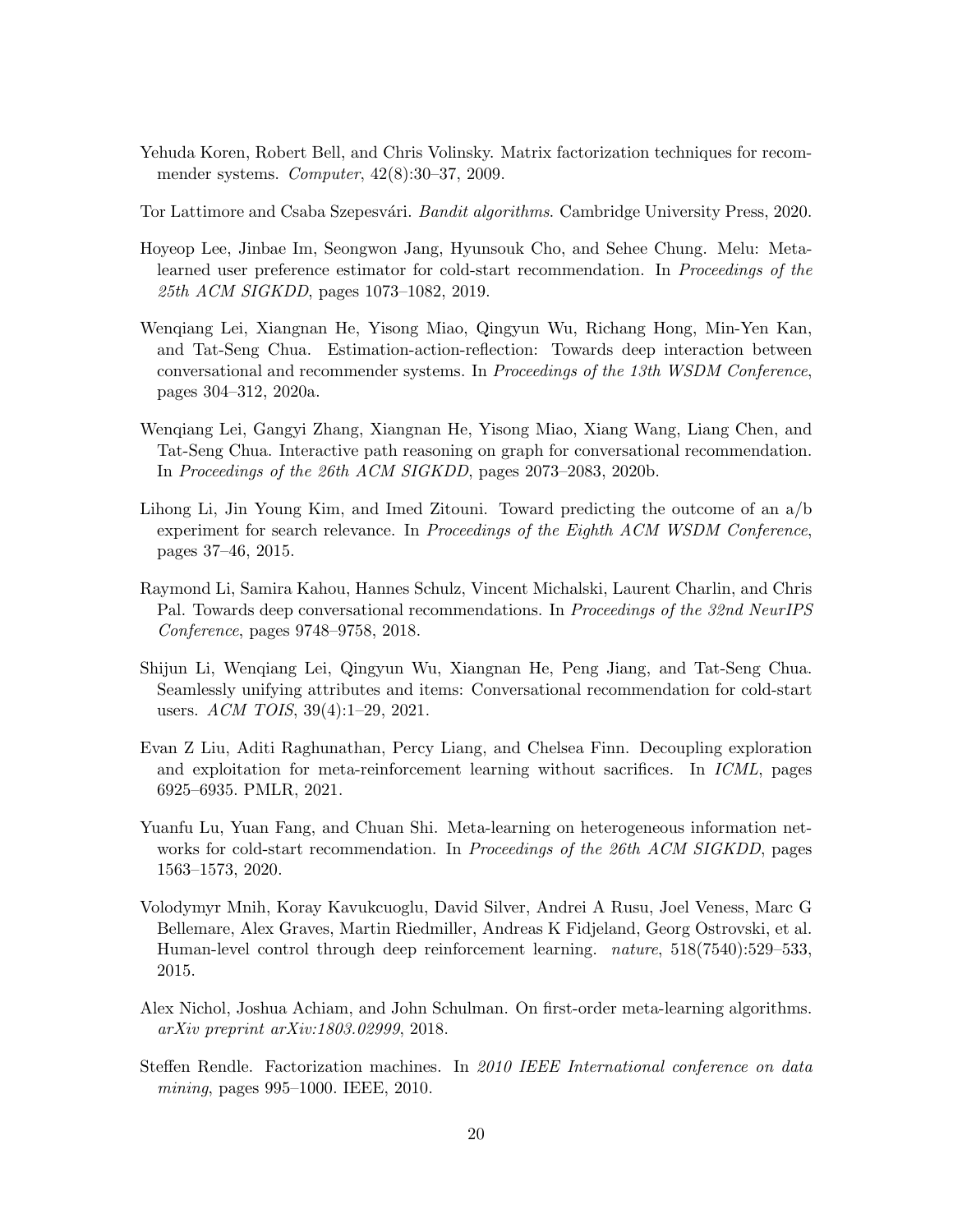- <span id="page-20-0"></span>Badrul Sarwar, George Karypis, Joseph Konstan, and John Riedl. Item-based collaborative filtering recommendation algorithms. In Proceedings of the 10th international conference on World Wide Web, pages 285–295, 2001.
- <span id="page-20-4"></span>Tobias Schnabel, Paul N Bennett, Susan T Dumais, and Thorsten Joachims. Short-term satisfaction and long-term coverage: Understanding how users tolerate algorithmic exploration. In Proceedings of the 11st ACM WSDM, pages 513–521, 2018.
- <span id="page-20-1"></span>Yueming Sun and Yi Zhang. Conversational recommender system. In The 41st ACM SIGIR, pages 235–244, 2018.
- <span id="page-20-5"></span>Franck Tétard and Mikael Collan. Lazy user theory: A dynamic model to understand user selection of products and services. In 2009 42nd Hawaii International Conference on System Sciences, pages 1–9. IEEE, 2009.
- <span id="page-20-9"></span>Manasi Vartak, Arvind Thiagarajan, Conrado Miranda, Jeshua Bratman, and Hugo Larochelle. A meta-learning perspective on cold-start recommendations for items. 2017.
- <span id="page-20-7"></span>Ashish Vaswani, Noam Shazeer, Niki Parmar, Jakob Uszkoreit, Llion Jones, Aidan N Gomez, Lukasz Kaiser, and Illia Polosukhin. Attention is all you need. In Advances in neural information processing systems, pages 5998–6008, 2017.
- <span id="page-20-12"></span>Risto Vuorio, Shao-Hua Sun, Hexiang Hu, and Joseph J Lim. Multimodal model-agnostic meta-learning via task-aware modulation. arXiv preprint arXiv:1910.13616, 2019.
- <span id="page-20-6"></span>Jane X Wang, Zeb Kurth-Nelson, Dhruva Tirumala, Hubert Soyer, Joel Z Leibo, Remi Munos, Charles Blundell, Dharshan Kumaran, and Matt Botvinick. Learning to reinforcement learn. arXiv preprint arXiv:1611.05763, 2016.
- <span id="page-20-10"></span>Tianxin Wei, Ziwei Wu, Ruirui Li, Ziniu Hu, Fuli Feng, Xiangnan He, Yizhou Sun, and Wei Wang. Fast adaptation for cold-start collaborative filtering with meta-learning. In 2020 IEEE ICDM, pages 661–670. IEEE, 2020.
- <span id="page-20-11"></span>Ronald J Williams. Simple statistical gradient-following algorithms for connectionist reinforcement learning. Machine learning, 8(3):229–256, 1992.
- <span id="page-20-3"></span>Kerui Xu, Jingxuan Yang, Jun Xu, Sheng Gao, Jun Guo, and Ji-Rong Wen. Adapting user preference to online feedback in multi-round conversational recommendation. In Proceedings of the 14th ACM WSDM, pages 364–372, 2021.
- <span id="page-20-8"></span>Xiaoying Zhang, Hong Xie, Hang Li, and John CS Lui. Conversational contextual bandit: Algorithm and application. In Proceedings of The Web Conference 2020, pages 662–672, 2020.
- <span id="page-20-13"></span>Yiming Zhang, Lingfei Wu, Qi Shen, Yitong Pang, Zhihua Wei, Fangli Xu, Bo Long, and Jian Pei. Multi-choice questions based multi-interest policy learning for conversational recommendation. arXiv preprint arXiv:2112.11775, 2021.
- <span id="page-20-2"></span>Kun Zhou, Yuanhang Zhou, Wayne Xin Zhao, Xiaoke Wang, and Ji-Rong Wen. Towards topic-guided conversational recommender system. In Proceedings of the 28th International Conference on Computational Linguistics, pages 4128–4139, 2020.